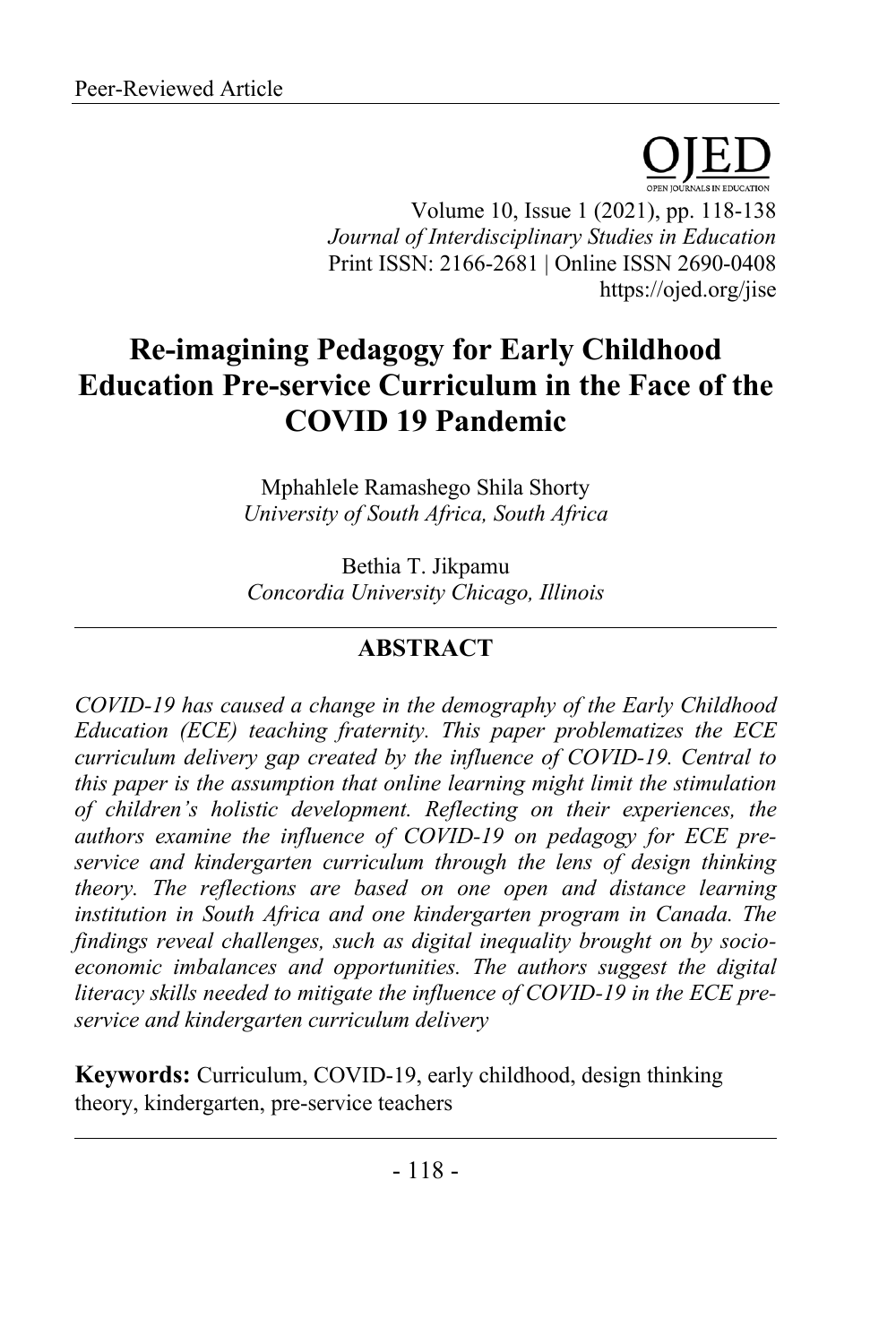#### **INTRODUCTION**

The coronavirus (COVID-19) pandemic hit the hardest in many institutions of learning around the globe. The global response to the pandemic by institutions of learning has changed the normal methods of service delivery and activities of different sectors, including ECE. The focus of ECE, according to Cohrssen, et al (2013,) is quality pedagogy and evidence of learning outcomes for children. Exploring this focus from the perspective of the Institute of Medicine and the National Research Council, (2015), the learning outcomes for children can be achieved through the children's emerging development, by providing experiences related to their physical, social, emotional, behavioral, language, and cognitive processes and skills.

Although ECE is a highly diverse field that continuously acquire new facets of meaning, this paper aligns with the definition by Akbari and McCuaig (2014), which referred to ECE as programmes for young children based on an explicit curriculum, delivered by qualified staff and designed to support children's development and learning. This paper focuses on pedagogy for the ECE pre-service and kindergarten curriculum. It should be noted that ECE pre-service teaching has a strong link with kindergarten teaching because kindergarten teachers go through ECE pre-service teacher training to qualify. In light of this, the ECE teachers referred to in this paper are kindergarten teachers.

In the history of ECE pre-service teachers' training, the emphasis has always been to help pre-service teachers to analyze and transform their beliefs about teaching, in order to develop a deeper understanding of young children with diverse backgrounds and needs (Jale  $& Ozcan, 2009$ ). These needs include positive sustained relationships that foster attachment and emotional connections; physical, emotional, and identity safety; and a sense of belonging and purpose. However, it should be noted that before COVID-19 ECE pre-service teachers globally were taken through programmes tailored to meet the demands of the various components of the ECE curriculum, to provide them with relevant competencies and expertise prescribed for their institutions and communities. This paper problematizes the ECE curriculum delivery gap created by the influence of COVID-19, such as social distancing and working from home.

Central to this paper is the assumption that for kindergarten teachers to abide by the COVID-19 regulations, they need to be equipped with digital literacy skills and approaches for curriculum delivery during their preparation to become kindergarten teachers. In line with this assumption, we drive the argument of this paper with the following research question: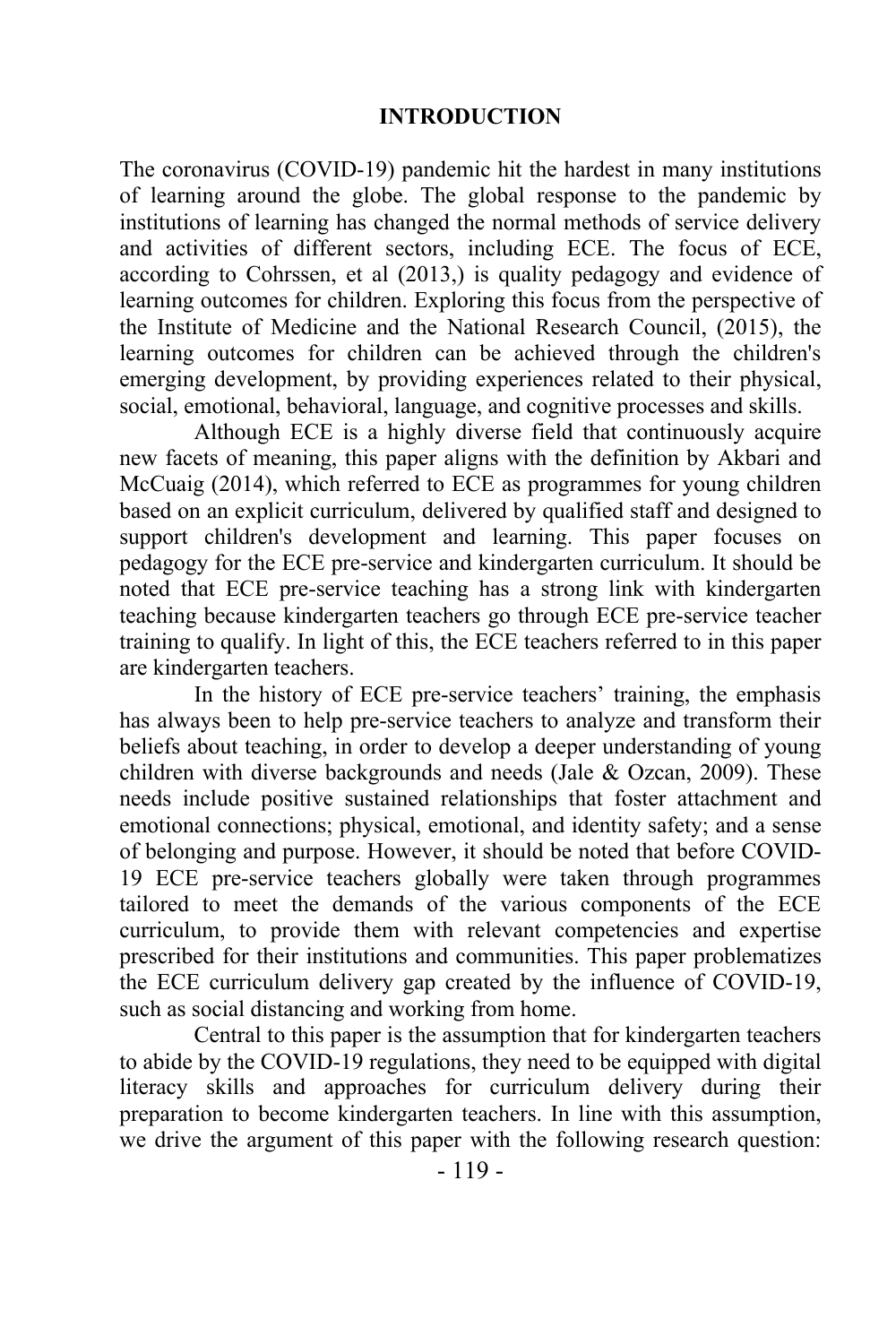*What are the approaches needed to mitigate the influence of COVID-19 in the ECE pre-service and kindergarten curriculum delivery*? Drawing from the implications of digital literacy on educational equity, as presented by Kerkhoff, et al (2018a), we argue that there is still some evidence of digital naivety among ECE pre-service teachers in most institutions of higher learning.

#### **THEORETICAL FOUNDATIONS**

The theoretical base underpinning this study is Rowe's (1987) design thinking theory. As conceived by Rowe (1987), the design thinking theory is viewed as the give-and-take of problem-solving situations in the real world. When design thinking theory began receiving attention in the business sector, Razzouk and Shute (2012) defined it as an analytic and creative process that engages a person in opportunities to experiment, create and prototype models, gather feedback, and redesign the product. Noting that design thinking theory originated with academics who researched within design disciplines, Kimbell (2011) asserted that there is a shift in terms of using it for the challenges facing organizations. In this paper, design thinking theory is employed to re-imagine pedagogy for ECE pre-service and kindergarten curriculum in the face of the COVID-19 pandemic. Kimbell (2011) described design thinking theory in three different ways: as a cognitive style, a general theory of design, and an organizational resource. For this paper, we selected the general theory of design because we viewed design thinking as an agent of change for ECE pre-service and kindergarten curriculum amid COVID-19.

There is some evidence to suggest that the ECE pre-service curriculum should equip kindergarten teachers with the instructional strategies suggested by Kankam and Abroampa (2015), which include but is not limited to role play, dramatization, and simulation. Kankam and Abroampa (2015) further posited that these instructional strategies naturally foster a network of relationships between and among agents at work: teacher-learner, learner-learner, and learner-learning resources. This paper interrogates the use of these instructional strategies during the COVID-19 pandemic. Most pre-service teachers should conduct their practice teaching through Work Integrated Learning, while kindergarten teachers should continue to offer teaching and learning services to children. This paper argues that the ECE pre-service and kindergarten curriculum should be reimagined with the implementation of virtual instructional strategies. It should be noted, however, that for the virtual implementation of these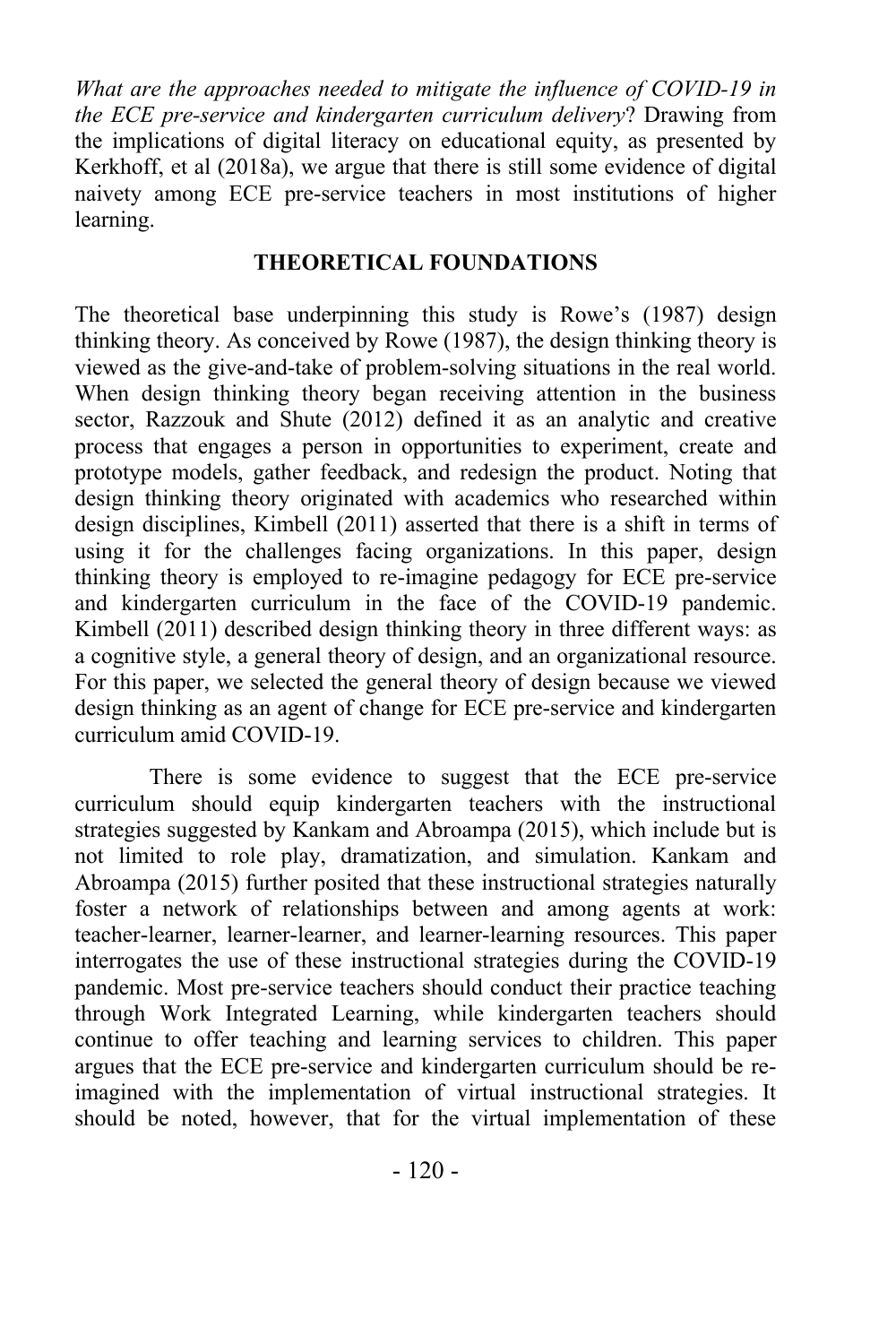strategies, pre-service and kindergarten teachers should have some knowledge and skills of digital literacy.

### **LITERATURE REVIEW**

The literature review was propelled by our research question: "*What are the approaches needed to mitigate the influence of COVID-19 in the ECE preservice and kindergarten curriculum delivery?"* To help answer this question, we examined the literature on the following headings: ECE preservice curriculum; teaching strategies and student learning; the effect of COVID-19 on ECE pre-service curriculum delivery and skills needed for ECE pre-service curriculum delivery during and post COVID-19. Consideration was also given to a critical look at the influence of this curricular approach and pedagogy on children's learning in play-based early learning settings.

#### **The ECE pre-service and kindergarten curriculum**

The ECE pre-service curriculum aimed at equipping kindergarten teachers is designed to cultivate a thorough understanding of the developing child by infusing theories of childhood development into coursework and practicum (Ragpot, 2017). Training outlines skill sets necessary to support children in all developmental domains, including physical, cognitive, language or communication, social and emotional. These are broad developmental areas, each playing a critical role in children's learning and overall well-being. As a requirement, ECE pre-service teachers also participate in field placement opportunities (Allen & Wright, 2014; Atiles, Jones, & Kim, 2012; Gong & Wang, 2017,) to gather experience in teaching culturally, socially, and economically diverse children in different settings (Lee & Hemer-Patnode, 2010). During these placements, pre-service teachers apply hands-on training to real-world experiences in infant-toddler, preschool, and kindergarten programs in schools and early learning centers (Garvis, Lemon, Pendergast, & Yim, 2013). Observation, an essential component of field placements, gives pre-service teachers opportunities to observe children's learning in daily experiences through play, and to use it as experienced teachers to inform their practice. Observationally driven data, when well documented, are also useful in assessing children's learning outcomes and in promoting reflective teaching practices (McKie, Manswell Butty & Green, 2012). This important aspect of observation and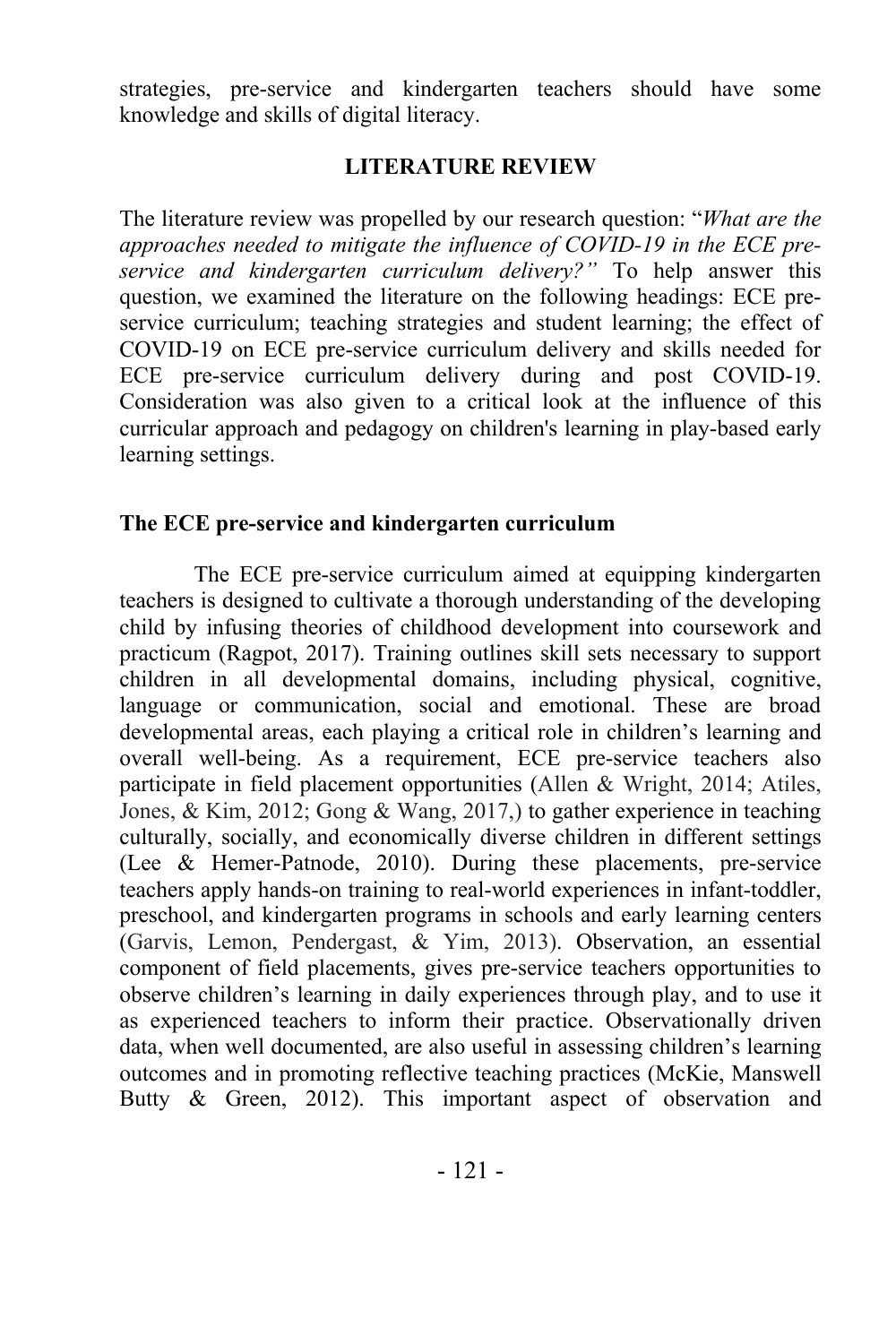documentation in ECE pre-service teachers' pedagogy and training is critical to the enrichment of children's learning and development.

#### **The ECE pre-service and kindergarten curriculum**

The ECE pre-service curriculum aimed at equipping kindergarten teachers is designed to cultivate a thorough understanding of the developing child by infusing theories of childhood development into coursework and practicum (Ragpot, 2017). Training outlines skill sets necessary to support children in all developmental domains, including physical, cognitive, language or communication, social and emotional. These are broad developmental areas, each playing a critical role in children's learning and overall well-being. As a requirement, ECE pre-service teachers also participate in field placement opportunities (Allen & Wright, 2014; Atiles, Jones, & Kim, 2012; Gong & Wang, 2017,) to gather experience in teaching culturally, socially, and economically diverse children in different settings (Lee & Hemer-Patnode, 2010). During these placements, pre-service teachers apply hands-on training to real-world experiences in infant-toddler, preschool, and kindergarten programs in schools and early learning centers (Garvis, Lemon, Pendergast, & Yim, 2013). Observation, an essential component of field placements, gives pre-service teachers opportunities to observe children's learning in daily experiences through play, and to use it as experienced teachers to inform their practice. Observationally driven data, when well documented, are also useful in assessing children's learning outcomes and in promoting reflective teaching practices (McKie, Manswell Butty & Green, 2012). This important aspect of observation and documentation in ECE pre-service teachers' pedagogy and training is critical to the enrichment of children's learning and development.

#### **ECE teaching strategies and student learning**

ECE pre-service and kindergarten teachers employ teaching practices that promote and support broad categories of children's physical, cognitive, language or communication, social and emotional development, as well as "mathematical and scientific reasoning" (Meloy, Schachner & Learning Policy Institute, 2019, p. 4). Meloy, et al. (2019, p. 4) note that "developmental trajectory in one area may be fundamentally linked to the child's progress in another". Taking note of these progressions or changes, kindergarten teachers can not only assess learning, but also provide ways to improve children's learning. The curriculum that kindergarten teachers plan for young children has specific goals to develop children's physical skills,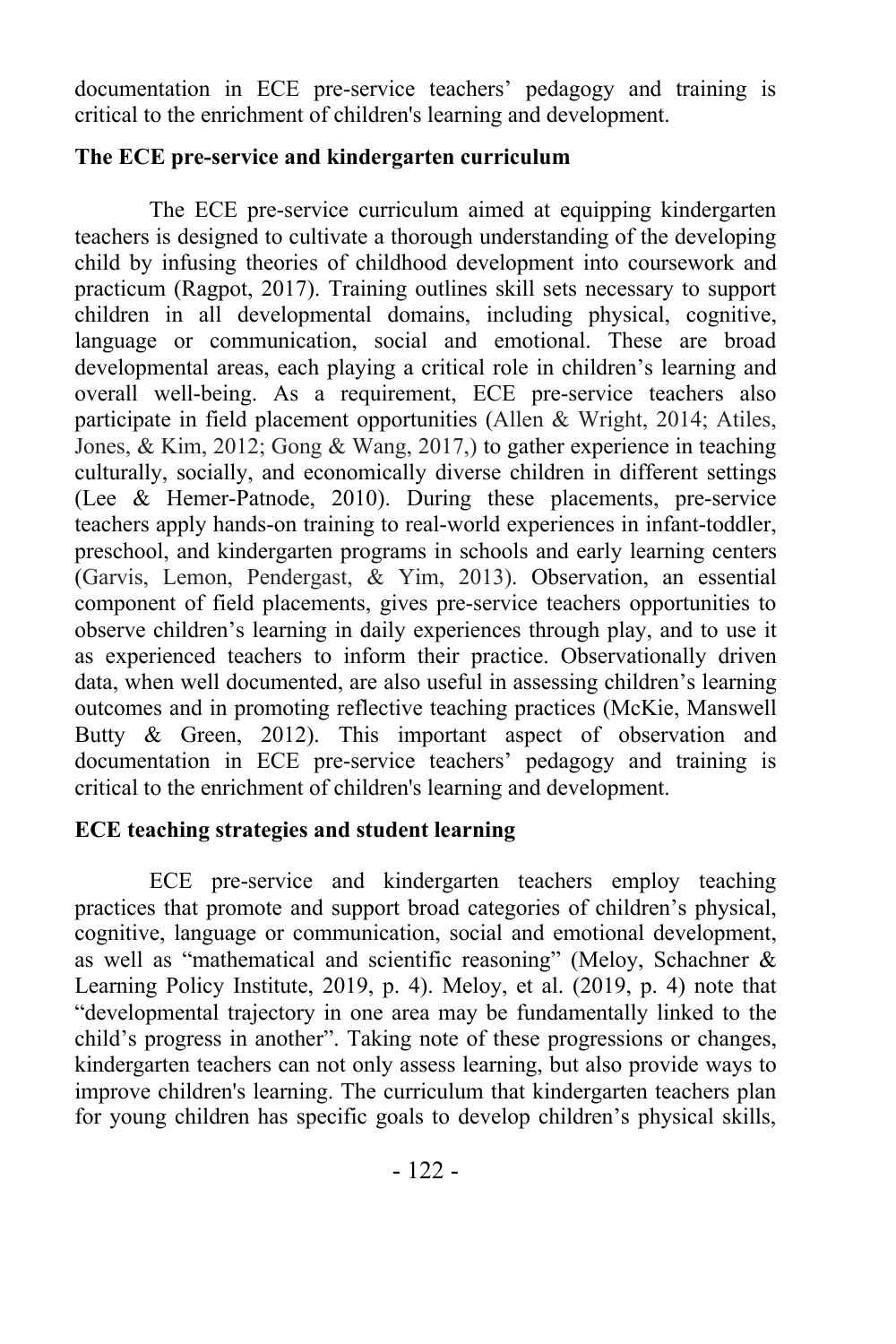which in turn promotes the construction of knowledge as children engage in and interact with others in physical activities. Through positive classroom interactions and play with teachers and peers, kindergarten children show development in cognitive and executive functioning skills (Hamre, 2014; Meloy, et al. 2019). This form of learning and skill development is congruent with the kindergarten children's language and literacy abilities and their social and emotional skills, which also are supported and sustained through positive and meaningful interactions especially with teachers. Kindergarten teachers use their training and expertise in child development to enrich the learning experience, build positive relationships by asking questions, and sustaining play activities. In their research on the conceptualization of play-based curriculum by ECE pre-service teachers, Ridgway and Quinones (2012: 48) described "shared sustained thinking" as "the construction and sharing of knowledge." Sharing similar sentiments, McLachlan, Fleer, and Edwards (2018: 66) viewed it as an optimal prerequisite for play-based teaching and learning. This idea of coconstructing knowledge and building positive relationships among educators and students is important for the pedagogic ECE environment.

Notably, a review of the empirical and theoretical literature foregrounded teaching practices and training from responsive ECE preservice teachers, who require in-depth specialized knowledge in child development and social and emotional learning or SEL (Blewitt et al., 2020). Kindergarten teachers are required to observe and document the learning of children's exuberance during play, then plan and implement lessons to support these early learning experiences. Researchers support the importance of play in the ECE curriculum (Hewes, 2006) and when it is intentional (Barblett, Knaus, & Barratt-Pugh, 2016), the play serves as a significant channel for learning. Additionally, kindergarten children build on fundamental early childhood concepts and ideas by practicing these skills through meaningful engagement in play. Although the play is a studentoriented activity, through careful and effective curriculum planning and implementation responsive kindergarten teachers capitalize on children's play in a rich social environment, by embedding moments for enrichment in play to support learning and children's creativity.

#### **The effect of COVID-19 pandemic on ECE pre-service curriculum**

The literature on COVID-19 was epidemiological in nature with a focus on the care of a given population and the containment of the pandemic. Hence, themajority of studies that focused on education concentrated on how COVID-19 affects medical students (Ahmed, Allaf, &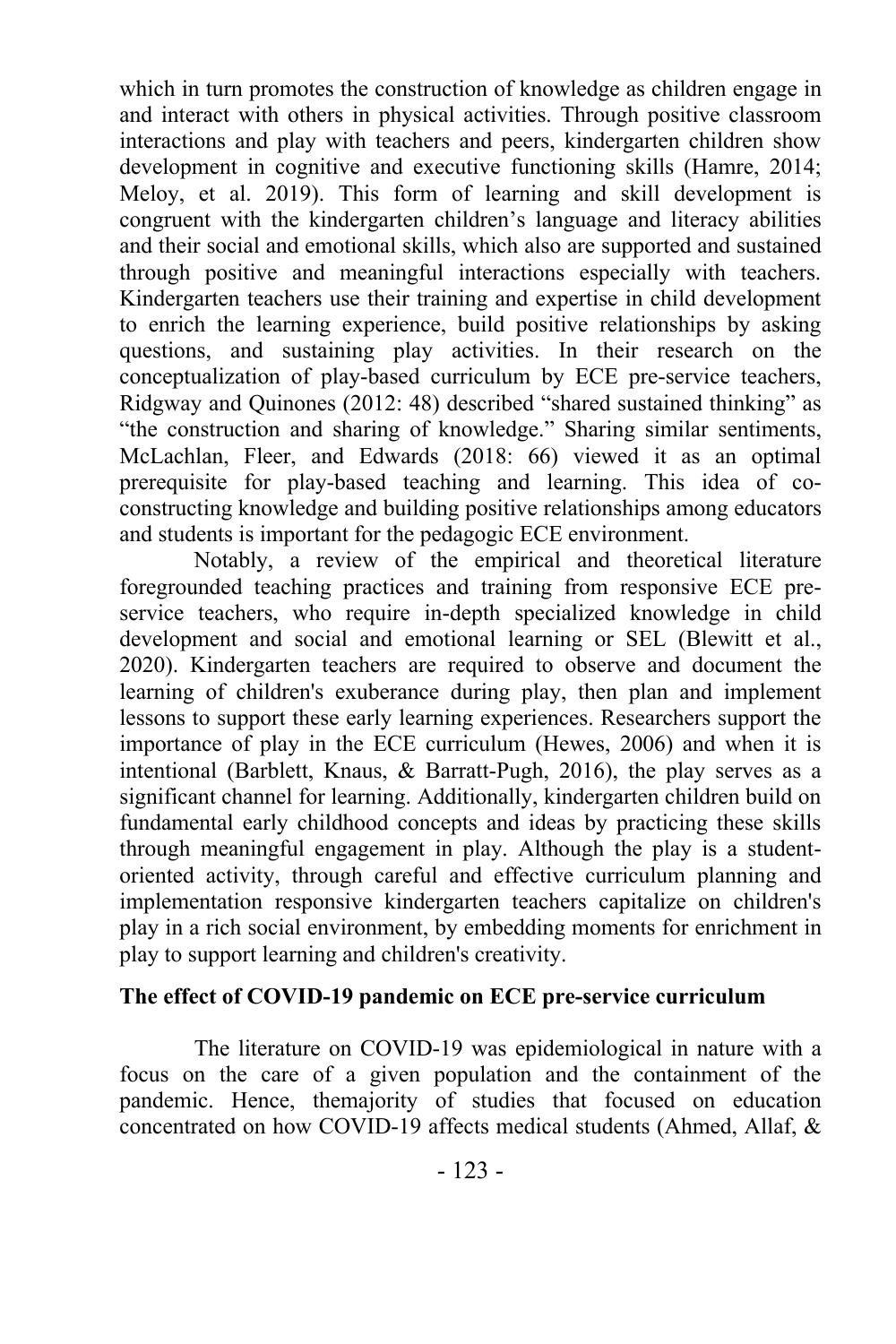Elghazaly, 2020; Ferrel & Ryan, 2020; Goh & Sandars, 2020; Rose, 2020; Theoret & Ming, 2020). Nevertheless, there were broad interpretations in the literature that highlighted factors that interfere with the teaching of kindergarten students and training of students in higher education because of COVID-19 (Crawford, Butler-Henderson, Rudolp & Glowatz, 2020; Moorhouse, 2020; Toquero, 2020). One study focused on logistics in preparing to shift university teaching and learning online in twenty countries (Crawford et al., 2020). While the authors found a collective response from universities around the world to attend to students' learning needs, some poorly resourced universities could not meet this global change, and most universities that did switch engaged in a mere shift online and not particularly to strategic online teaching (Crawford et al., 2020).

Implications of the unavailability of, and inexperience, in virtual teaching and learning negatively impact lesson delivery and how students learn. This offers some insight into how the quality of teaching is contingent on the quality of the technology used to drive virtual learning. A reoccurring factor in the work of Crawford et al. (2020) was that the shift to online teaching and learning was driven by country-wide physical distancing mandates. Further expansion to the literature on university online learning resulting from physical distancing measures and its effects on students' learning was provided by Toquero (2020) and Rose (2020). Against this backdrop, it can be concluded that ECE pre-service and kindergarten teachers were also affected by the shift to online teaching and learning.

Focusing on medical education, Rose (2020) highlighted the disruption that COVID-19caused to clinical clerkship and how the clerkship curriculum of training and mentorship on patient care were moved to online teaching and learning. Although they did not note detrimental effect of this change in the clerkship curriculum, Rose (2020) warned of the necessity to critically evaluate the outcome of this new mode of learning in the medical field. Alternatively, Moorhouse (2020) looked specifically at virtual learning for pre-service teachers was a work, but they only focused on a teaching course that showed no significant outcome on how virtual learning affects the education curriculum in general.

Despite the lack of applicable literature on ECE pre-service and kindergarten curriculum, the works reviewed suggest what effect COVID-19 could have on the ECE curriculum delivery. Some of the effects will be on the learning environment, the teaching methods, policies, and national standards. Kindergarten teachers are trained to work with children in settings that capitalize on learning interactions and play activities in the physical environment. The ECE spaces are designed to facilitate positive interactions between kindergarten teachers and children and among children.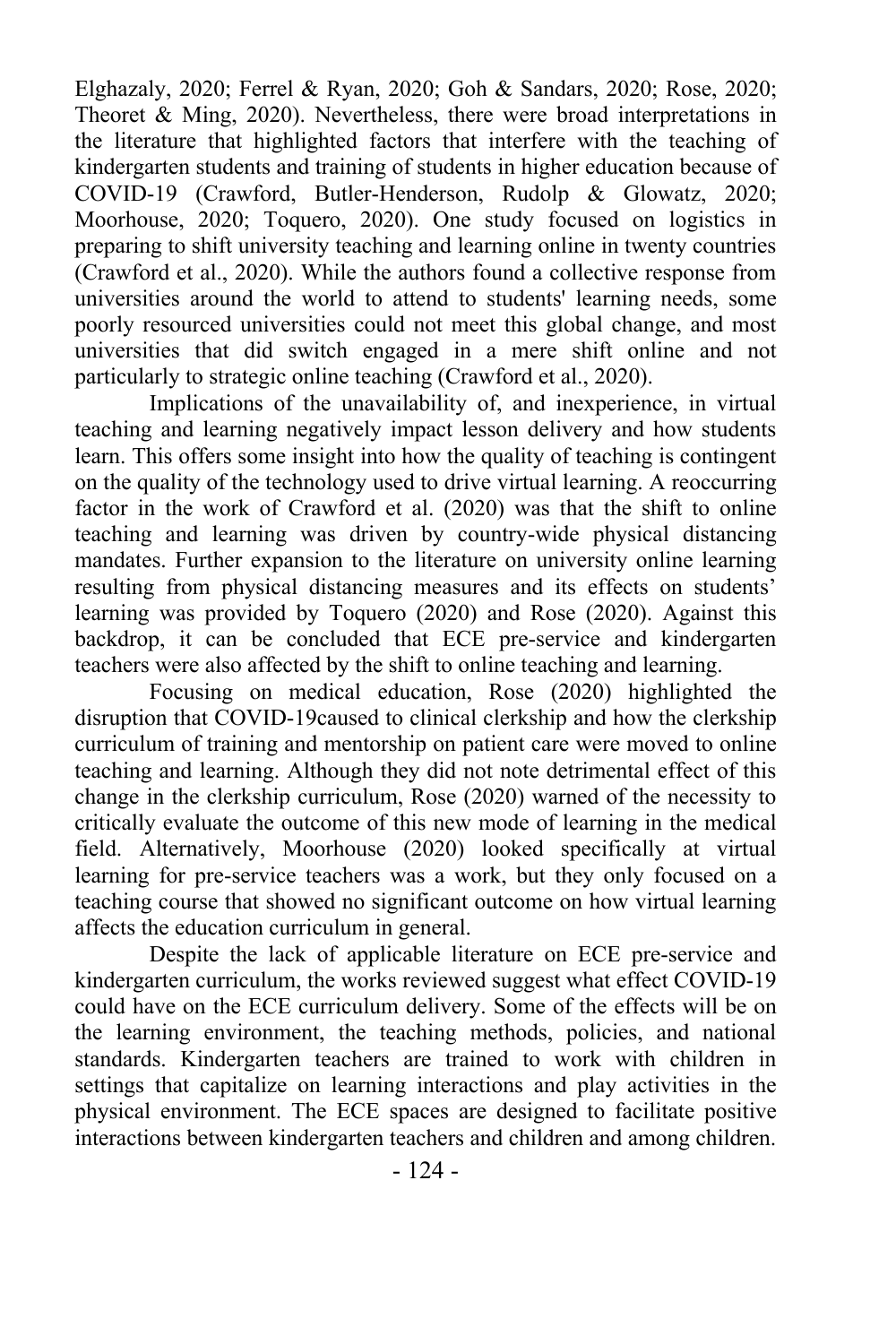The aim is to allow for full participation in play to develop children's social skills, emotional and intellectual skills. Play-based environments promote fundamental learning skills like self-regulation, social and emotional development (Barnett, Yarosz, Thomas, & Hornbeck, 2006). Researchers firmly believe that children need to play (Hewes, 2006). A shift in focus from the importance of the physical environment, hands-on practice and inquiry activities in ECE settings, to rudimentary practices and activities will not only affect kindergarten children's learning, but also the delivery of ECE pre-service teachers' curriculum and education in institutions of higher learning.

There is some evidence to suggest that part of the delivery of the ECE pre-service curriculum at institutions of higher learning is practicum (White, Peter, Sims, Rockel, & Kumeroa, 2016). Practicum, as viewed by (White et al., 2016), provides opportunities for pre-service teachers to apply their recently acquired pedagogical knowledge to the field, and offers significant insight into the teaching and learning fraternity into which they will eventually become a member. Considering the COVID-19 pandemic, practicum may be challenging as the pandemic has forced closure of institutions of learning, including kindergarten schools. With the absence of children in kindergarten classrooms, it will become difficult to complete proper documentation of children's development and learning during play and interactions. The preventative practice of physical distancing might interfere with how children naturally play and respond to others in constructing knowledge with peers and with kindergarten teachers in the learning environment. This might, in turn, affect the curricular approach on how to elicit a response from kindergarten children, to promote language and communication development.

COVID-19 may affect the work environment of ECE pre-service and kindergarten teachers, as these settings influence kindergarten teachers' responsiveness to children's needs (Devercelli, 2020). Hence, coconstruction of knowledge would be challenging, and assessment of kindergarten children's learning and growth may also be a challenge. It is important to recognise that part of the requirement of pre-service teachers' obligation and professional practice is to undertake an ongoing assessment in quality early childhood settings, to collect not only important information on kindergarten children's learning and development, but also to assess the effectiveness and quality of the spaces in which the children occupy and learn. The assessment of kindergarten children's learning is communicated to parents, and this is important to program delivery and the promotion of child development (Kolucki & Lemish, 2011). Assessment, with documentation and other forms of professional practices, captures holistic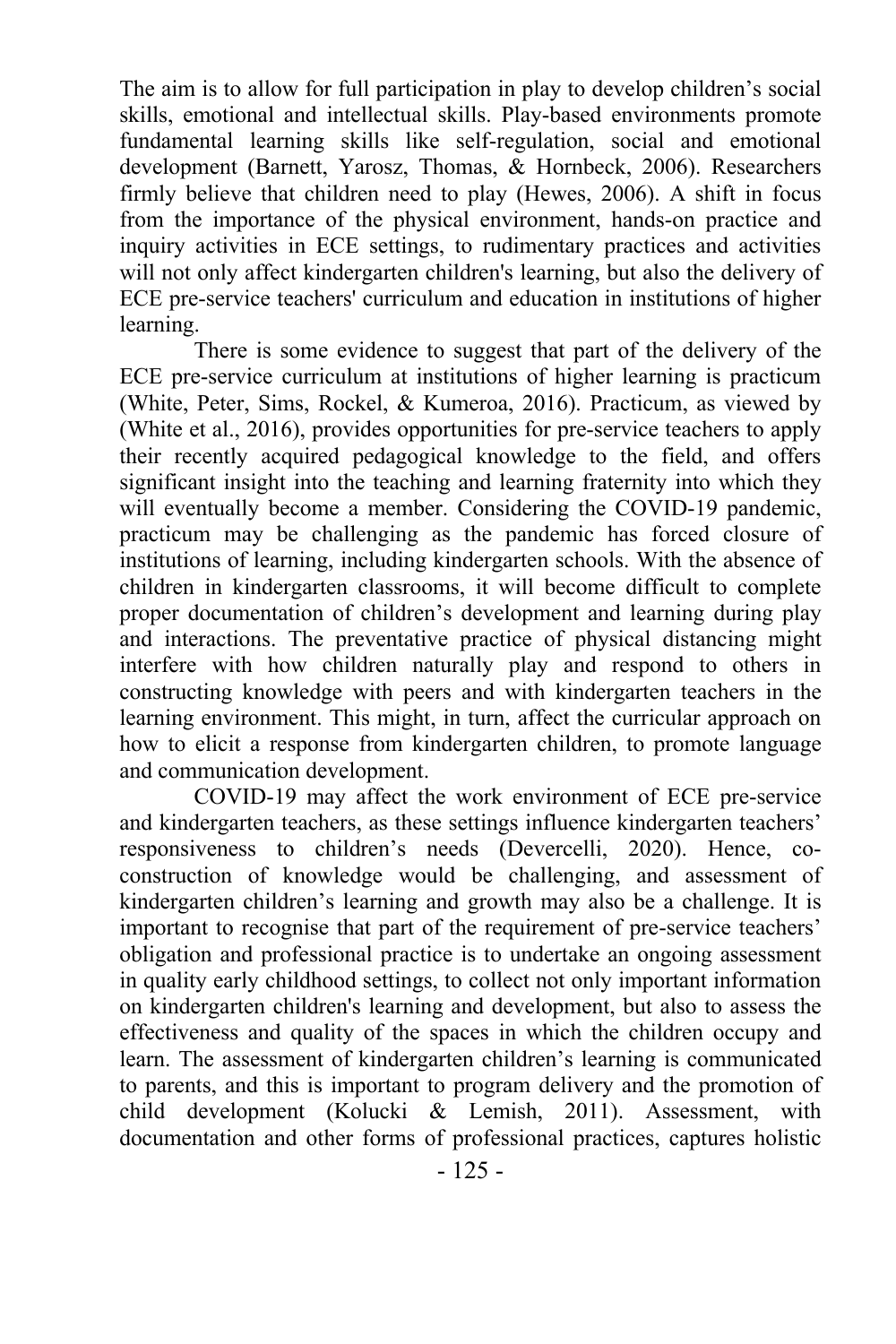views of kindergarten children's learning. With COVID-19, this important aspect of training could be stymied to a great extent. Nevertheless, with the move to new ways of teaching and learning comes a renewed commitment to innovative delivery of educational opportunities to counteract the effects of COVID-19.

#### **Skills needed for ECE pre-service and kindergarten curriculum delivery during and post covid-19**

Despite the lack of literature, we have gathered some ECE preservice and kindergarten curricula adjustment and skills set needed to mitigate the influence of COVID-19. To help with logistical challenges, some studies have called for national, and even international, universities to work in tandem in providing effective digital spaces to support academic activities in unprecedented times (Crawford et al., 2020, Rose, 2020). According to Learning Policy Institute (2020: 2):

The United Nations Educational, Scientific, and Cultural Organization has created a comprehensive list of educational applications and platforms to help parents, teachers, schools and school systems to facilitate student learning and provide social caring and interaction during periods of school closure.

Most of the skills they recommended are distance learning and digital skills. (Kerkhoff, Paul, & Spires, 2018b) described digital literacy skills as (a) locating and consuming digital content, (b) creating digital content, and (c) communicating digital content. Finding innovative ways to use technology to promote learning is also of great importance especially as the times change (Fullan, 2013). Fullan (2013) advocated for a "new pedagogy" where critical thinking skills through innovative digital tools can contribute to "deep learning" that is student-centered and based on students' own passions to solve real issues in the world. Hence, for kindergarten students, teachers can capitalise on students' interests and the use of technology to shape positive learning outcomes during COVID-19 and, at the same time, shifting pedagogy from a traditional approach to a student-centered, technology-driven approach.

# **RESEARCH METHOD**

The research applies a qualitative narrative design based on the authors' reflective journals. We chose the narrative design because this paper is based on the study of the researcher's educational practice and experience. As Connelly and Clandinin (1990) noted, teachers, like other human beings,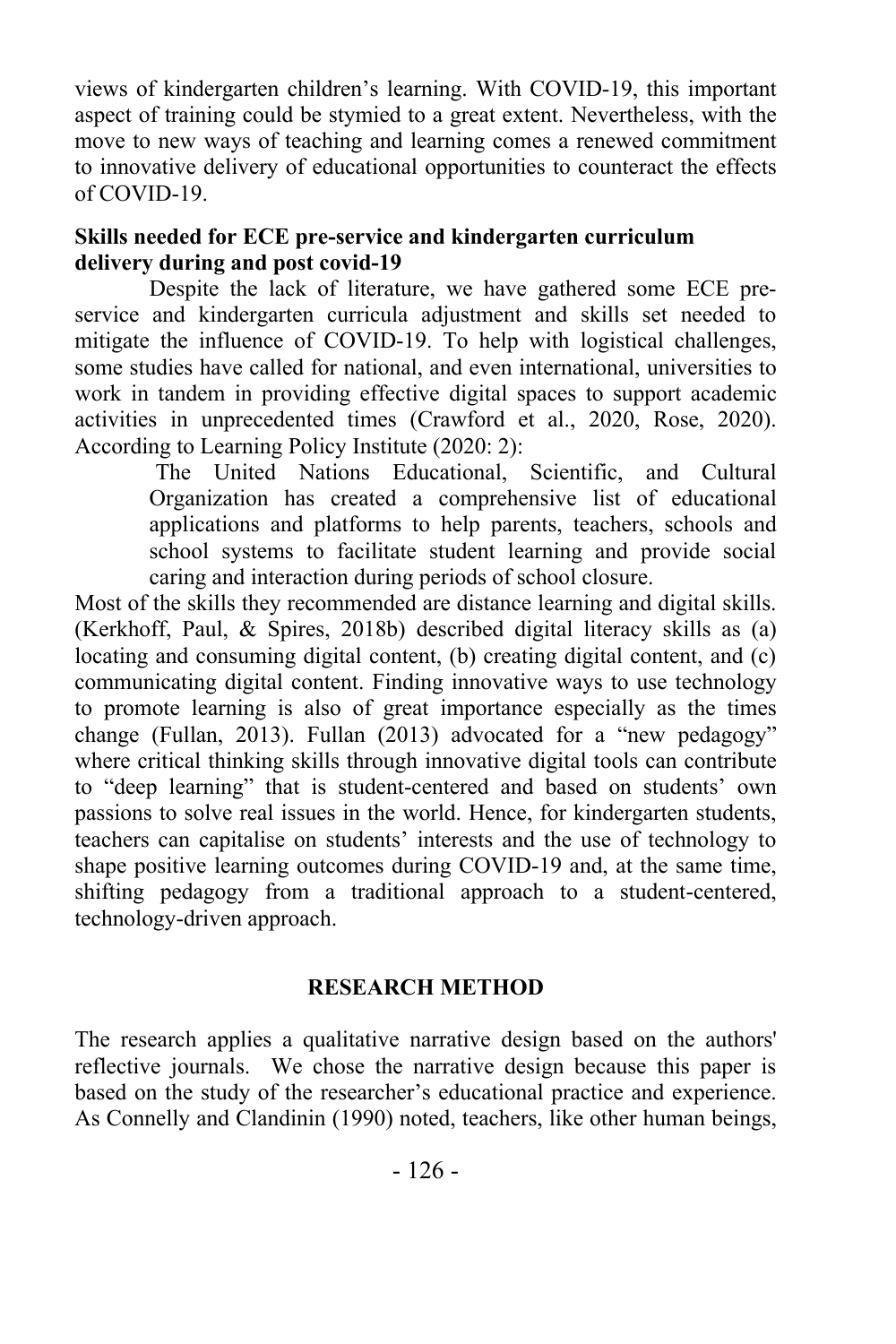are storytellers. Bashan and Holsblat (2017) affirmed that reflective journals written by researchers in practical settings constitute a source of narrative research. This paper is authored by two individuals (one from South Africa and the other one from Canada), both implementing the ECE curriculum in their institutions. The authors each documented a reflective journal on the influence of COVID-19 on pedagogy for ECE pre-service curriculum from the start of COVID 19 lockdowns in South Africa and Canada, respectively. The first author's reflections are based on experiences of implementing ECE pre-service curriculum, while the second author reflected on experiences on a play-based kindergarten curriculum. The first author is a lecturer in the Department of ECE at the Open and Distance Learning (ODL) institution in South Africa. The second author is a doctoral candidate, working on a Doctor of Philosophy (Ph.D.) in education with a focus on ECE and a kindergarten teacher in Canada.

The paper is intended, therefore, to add to conversations about observed experiences of pre-service and kindergarten teachers, to describe the thematic deconstruction of the influence of COVID-19, and to explore the potential of a qualitative reflection. The contents of this paper are not intended to be generalized as a rule-of-thumb. However, the possibilities of naturalistic generalization (Stake, 1995; Melrose, 2010) lead us to believe, at least in qualitative terms, that our observations about aspects of ECE preservice kindergarten curriculum during COVID-19 may be of benefit to others. We employed reflective journal writing as our data collection tool. Due to lockdowns that were happening in our countries, we viewed reflective journal writing as a suitable data collection tool to expand the scope of our reflection beyond problematic situations caused by the COVID-19 pandemic. Drawing from (Annink, 2017), reflective journal writing, as a tool for reflection, has the potential to unfold the researchers' knowledge, skills, expertise, values, assumptions, and emotions evoked by the research.

To maintain the trustworthiness and the reliability of the data generated from our reflections, as recommended by Moen (2006), we made sure that we captured each research subject's voice, by relying on their written queries, and we documented the journals as early as the COVID 19 lockdowns started. Credibility, according to Elo, et al (2014) essentially asks the researcher to link the research study's findings with reality. To demonstrate the truth of the research study's findings we identified design thinking theory to present the findings with its components.

Firstly, the authors give their backgrounds to demonstrate their experiences in the ECE pre-service and kindergarten curriculum. Secondly, results from the two reflective journals are reported using design thinking as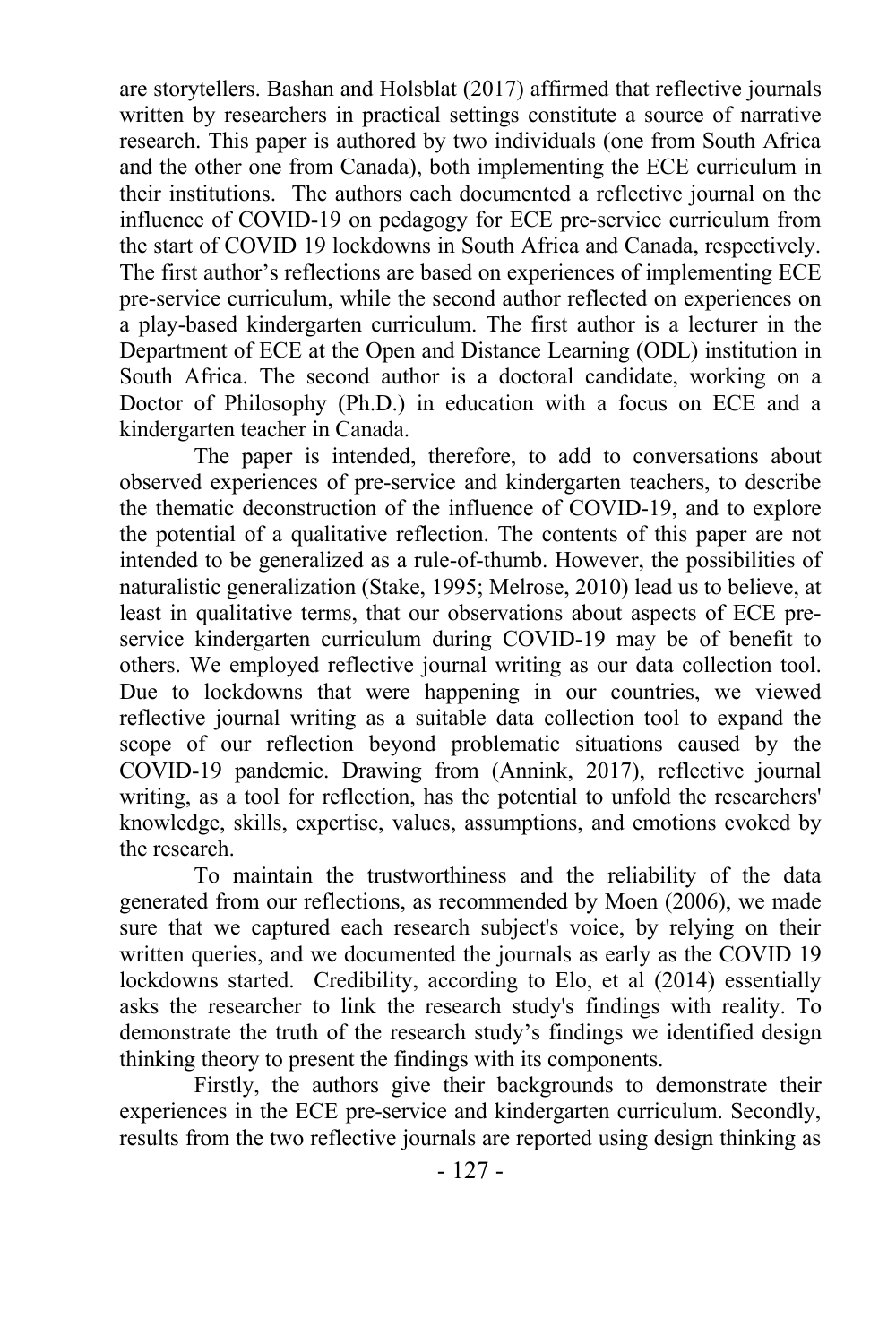a general theory to underpin this study. Thirdly, drawing from the implications of digital literacy, we present the discussion of findings. Lastly, conclusions were made from the findings and the limitations were highlighted.

#### **Author's backgrounds**

The first author qualified as a primary school teacher twenty-five years ago. During her experience of teaching in ECE, she learned to respect children's right to play. As a result, she began to view play as the main teaching method in ECE that stimulates the capacity and creativity of the children. Currently, she is a lecturer at the ODL institution, teaching ECE pre-service teachers. Being in an ODL institution that admits ECE preservice teachers from different parts of the world, the author strives to contextualize the ECE teaching role to accommodate diverse curriculum goals, content, teaching techniques, and educational resources that preservice teachers might be exposed to. Before the COVID-19 pandemic, the author used the blended model of teaching and learning. The students accessed learning materials online and by print. During the COVID-19 lockdown, the institution switched to fully online teaching and learning mode.

The second author has both ECE and primary teaching experiences. She has had the opportunity to study in a face-to-face in-class setting and online through distant education. Obtaining one of her earliest degrees 10 years ago in ECE, she recalls her entire initial ECE training where she was required to be physically present in a classroom, with the obligation to participate in the discussion, hands-on activities in ECE, and field experience through the practicum. With her current educational experience, her presence on campus, in class with a professor, and with a group of cohort doctoral students, make up for a meager component of her program. These educational experiences during the new global COVID-19 pandemic piqued her interest in our topic and research question. The curricular approaches from her experience 10 years ago focused on analysis of the influence of theoretical philosophies on practice in Montessori settings and other early childhood curricula models, such as Reggio Emilia and full-day play-based kindergarten programs. There was no technology component. Nevertheless, as a kindergarten teacher in a full-day kindergarten programme, she employs technological skills by using digital tools and in communicating with kindergarten children. She also uses observational skills acquired through training to ensure kindergarten children's safety, and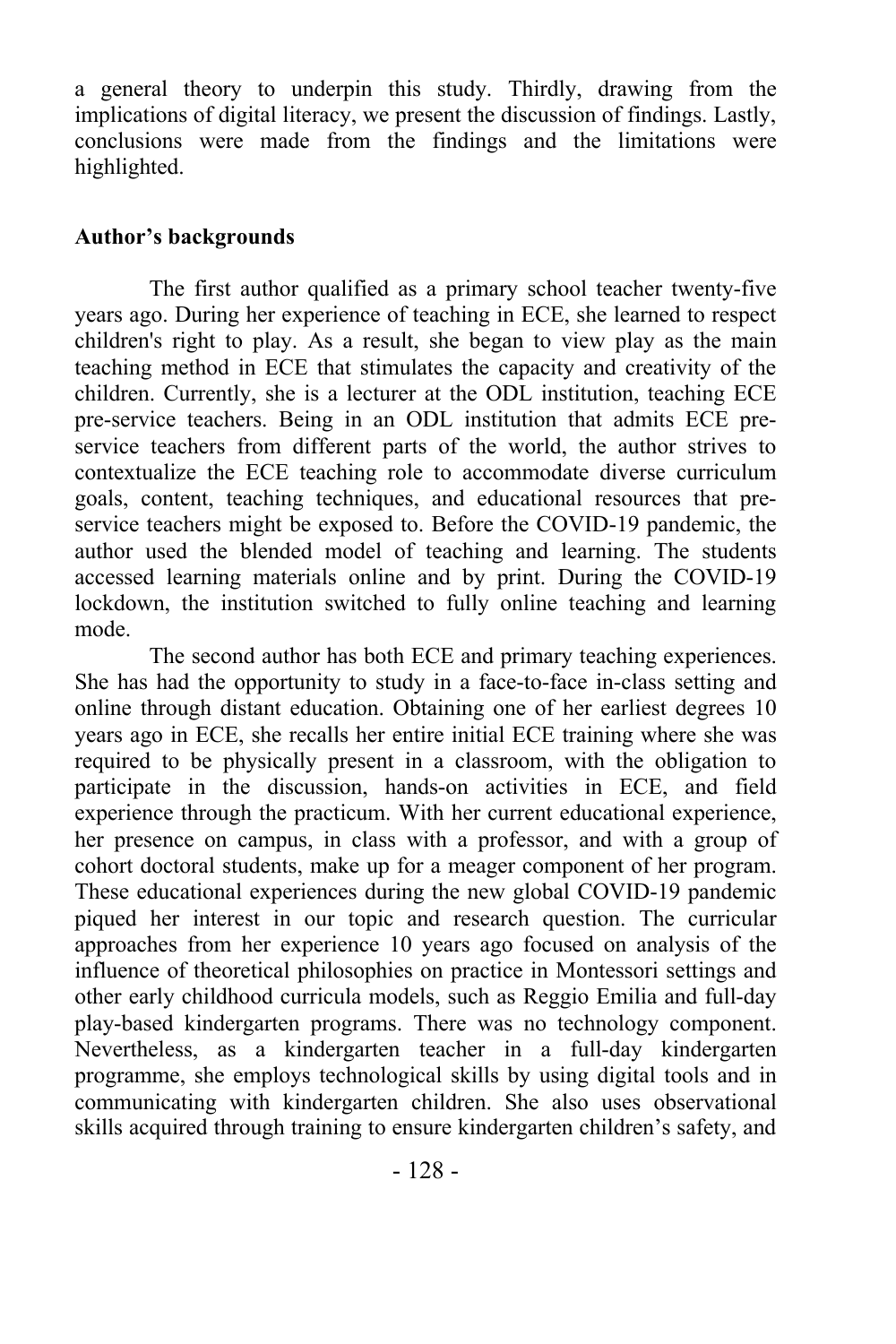to assess their developmental skills and interests to support and implement the relevant curriculum. She draws on the corroboration of these factors to imagine what the curriculum will look, and should look, like for kindergarten teachers. Among other competencies, there is need for comprehensive training in technology to improve kindergarten teachers' digital competencies in the current changing times.

We used reflective journal writing to record incidents relating to ECE pre-service and kindergarten curriculum delivery, including observations, informal conversations (written and verbal), as well as our own experiences. Bashan and Holsblat (2017) asserted that reflective journals constitute the point of departure for the writer's experience, and a way to return to it through personal reflections. Thus, in the context of this paper, we illustrated the implementation of ECE pre-service curriculum delivery during the COVID-19 lockdown to evaluate the contribution, challenges, and/or success of the process or change.

The authors shared their reflective journals and started coding to find the common issues from their COVID 19 pre-service and kindergarten curriculum delivery experiences. The codes were classified. These classifications were informed by the contextualized proponents of design thinking theory adapted from (Kimbell, 2011), namely: Challenges facing pre-service and kindergarten teaching and learning, the socio-economic critique of online learning practices and design process that can convert problems into opportunities. The proponents were contextualized and adapted to suit this paper because design thinking theory is rarely applied to public services or social problems. (Kimbell, 2011) asserted that one should rather acknowledge design thinking in practice instead of making a distinction between "thinking" and "doing".

#### **RESULTS**

As indicated in the methodology section of this paper, the results from the two reflective journals are reported using the design thinking theory as the theoretical lens. The codes from the reflective journals were categorized according to the contextualized and adapted proponents of design thinking theory. Consequently, the results from the reflection journals are presented in accordance with the contextualized and adapted proponents.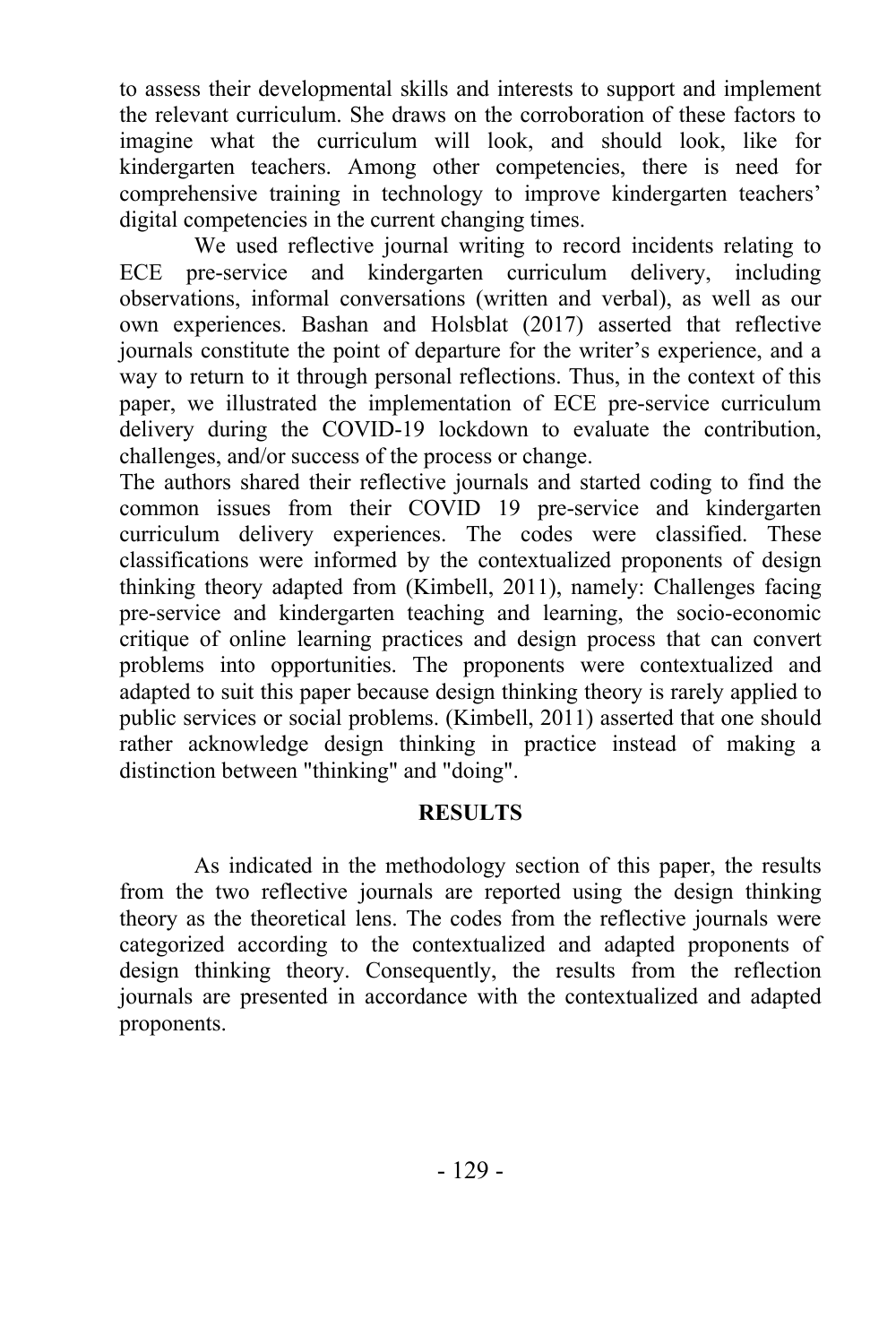#### **Challenges facing pre-service and kindergarten teaching and learning**

The single most striking observation to emerge from the reflective journals' comparison was that they both reported some challenges faced by pre-service and kindergarten teaching and learning spaces including the closure of learning institutions. "*It was a swift response to my government's mandate to stay home and be safe"* (second author). The identified challenges include the closing of teaching and learning institutions to reduce the spread of COVID-19 and the shift from traditional methods of teaching from face-to-face to online or virtual teaching. The second author regarded the quick shift of learning methods as emergency remote teaching (ERT), the term which was recommended by Hodges et al., (2020). Hodges et al., (2020) viewed ERT as different from online teaching because while the latter is carefully planned, the former runs the possible risks of having untrained staff in virtual learning or inadequate resources to implement online learning. On the other hand, the second author highlighted the challenge of lack of, or limited, online teaching skills, including pedagogical, technical, communication, and collaborative skills that may not match those that kindergarten teachers are familiar with. To add to this challenge, the second author raised the question: *"How do I effectively teach kindergarten children who are not used to virtual schooling?"* She further stressed that "*It is a matter of daily trial and error, and constantly thinking of the possibility of not reaching every kindergarten child".*

The first author recorded some of the challenges she experienced with her students, which affected the teaching and learning activities. This is a reflection from one of the pre-service teachers' messages that were sent to the first author: "*I have a problem. I was busy with my practical before Covid-19 started so I only attended for 18 days, and my question is how can I* submit this form with empty spaces because there is a space where mentor *and student need to sign to"* (query). This message presented the frustrations experienced by some of the pre-service teachers who could not access the kindergarten schools due to the COVID 19 lockdown.

# **Socio-economic critique of online learning practices**

The COVID-19 pandemic revealed the digital inequality brought on by socio-economic imbalances in the communities where most of the preservice teachers enrolled in the first authors' institution are from. The first author found it difficult to offer her online lessons after finding out that most of her pre-service teachers experience challenges with access to some of the digital tools, such as devices needed for effective virtual learning. Notably, the following are some of the pre-service teachers' queries that could be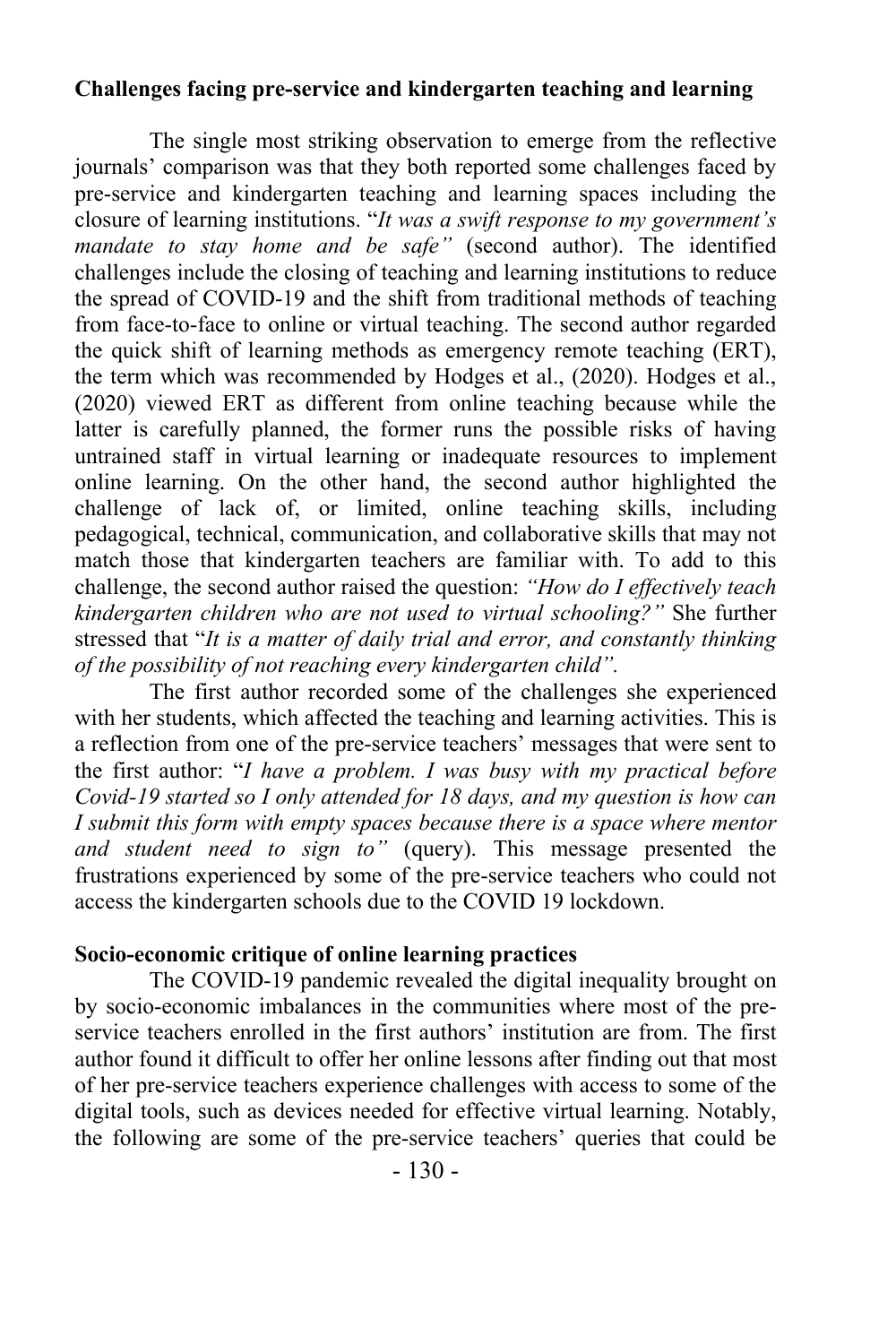related to the socio-economic challenges. "*Please help me. When will we receive our study materials? I cannot afford the cost of printing the whole portfolios of 70 pages*". Another pre-service teacher pointed out that she only depends on internet café to access online learning. "*Internet cafe and stationary shops closed for printing*".

There is some evidence to suggest that the socio-economic imbalances contribute toward lack of, or limited, digital literacy skills in most communities. The second author in her reflections noted inadequate resources to implement online learning as a possible issue resulting from implementing ERT. The first author recorded some of the pre-service teachers' experiences which reveals the limited digital literacy skills which affect the implementation of online learning. "*I struggle to download the email of my school placement form from my phone to my laptop"* (query). Some pre-service teachers feel that online learning is costly. "*It's very much expensive I tried doing it*". Some of the pre-service teachers registered in the ODL institution are employed. Those who are not employed find it difficult to get data bundles to participate in the learning activities. "*As an unemployed student how would I manage to....".* The second author found the situation of inability to reach every kindergarten child overwhelming. "*It*  is a matter of daily trial and error and constantly having the fear of not *reaching every student*" (Second author).

### **The design process that can convert problems into opportunities**

Drawing from design thinking theory, the challenges brought by COVID-19 in the ECE pre-service teaching can be converted into opportunities such as the following:

- adopt appropriate pedagogical strategies
- develop interactive assessments and work collaboratively
- developing an adaptable mindset

The second author expressed that working with kindergarten children has been both a learning opportunity and a challenge. In this global digital age, many kindergarten children are already attuned to manipulating digital devices. "*However, when it comes to the effective use of digital devices to engage in teaching and learning and maintaining a classroom environment online, it becomes a challenge".* The authors view this challenge as an opportunity to explore how to present knowledge in online environments and how to support pre-service teachers and kindergarten children interact and learn in such an environment.

The first author, after receiving queries from students about challenges they experienced such as the inability to go to internet shops to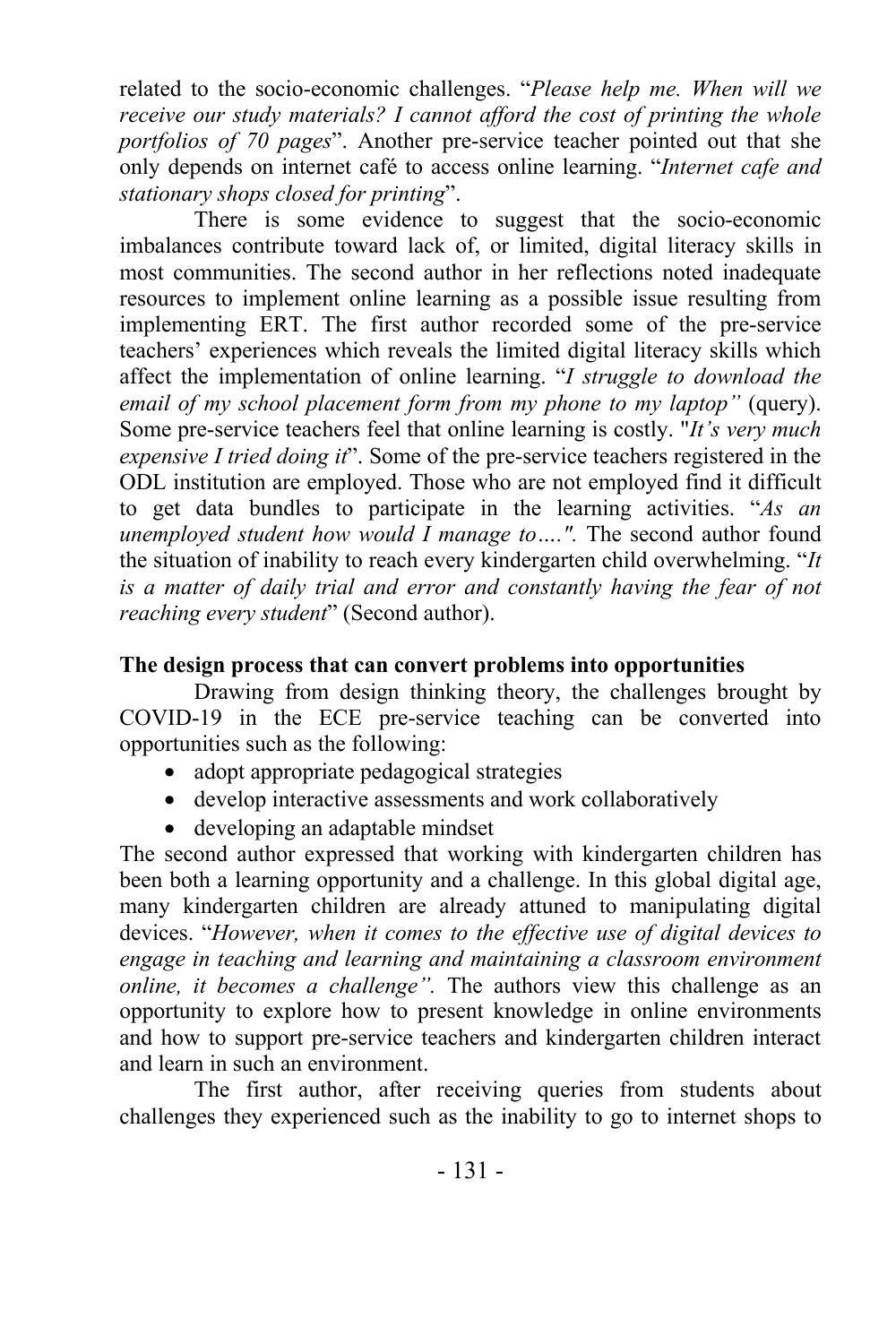do assignments, created learning forums on the university's Learning Management System (LSM) where she guided the pre-service teachers, and encouraged peer collaboration. She advised them to view their assignment questions on their smartphones, and those without can request the smartphone from a friend or relative just for a few minutes. She told them to handwrite their assignment and scan the pages using the smartphone and submit on the LSM. Some of the students shared their experiences of how they were handling the new normal as a result their peers learned from them.

#### **DISCUSSION**

In this section, we integrate the findings into the existing literature, to explore the approaches needed to mitigate the influence of the COVID-19 in the ECE pre-service curriculum delivery. The findings are discussed within the identified gap, the assumptions central to this paper, and the design thinking theory.

#### **The gap created by the influence of COVID-19 on ECE pre-service teachers' curriculum delivery**

Crawford et al. (2020), Moorhouse (2020), and Toquero (2020) described how COVID-19 affected the teaching and training of students in higher education. Linking the views of these authors with the findings of this study, presented under the sub-heading "challenges facing pre-service and kindergarten teaching and learning", it becomes apparent that the closing of teaching and learning institutions to reduce the spread of COVID-19 affected the delivery of pre-service and kindergarten curriculum negatively. Linking the shift to online teaching and learning with the ERT as reflected by the second author, which according to Crawford et al. (2020) was driven by COVID 19 regulations, brought the imaginations about the ECE pre-service and kindergarten curriculum delivery. Since kindergarten children develop their cognitive and executive functioning skills through personal interactions and play with teachers and peers, as argued by Hamre (2014) and Meloy, et al. (2019), the researchers conclude that COVID-19 has created challenges for ECE pre-service and kindergarten teaching and learning.

#### **Effect of online learning on children stimulation**

McLachlan, et al (2018) revealed the importance of engaging kindergarten children in play-based teaching and learning. Our own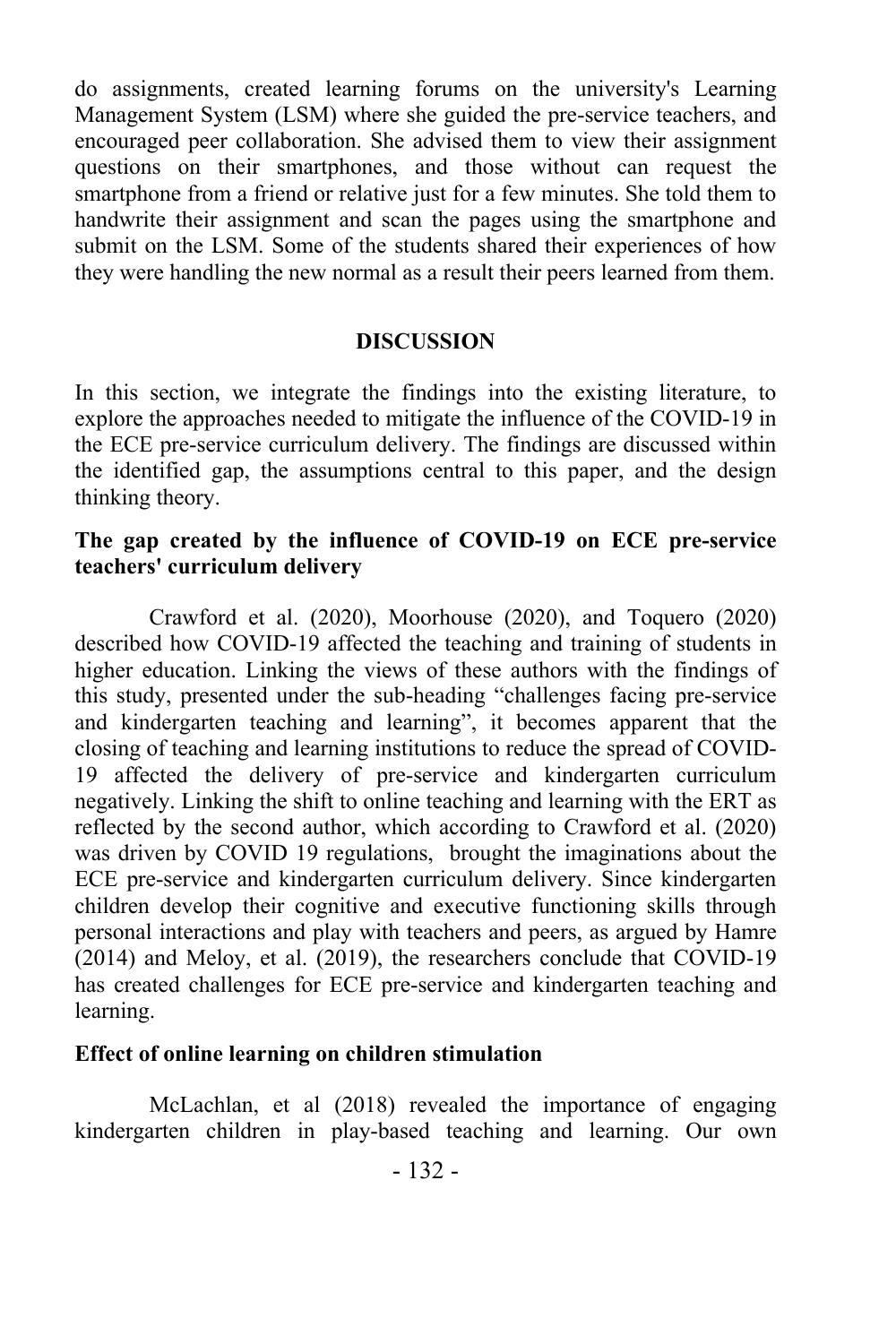experiences of teaching in the ECE field taught us the need and the importance of continuously observing and documenting kindergarten children's learning experiences (positive and negative) during play, and plan and implement lessons to support these early learning experiences. The findings of this study suggest a shift from traditional methods of teaching, such as face-to-face, to online or virtual teaching raised the challenge of planning online lessons that can still provide the necessary stimulation for preschool children during the COVID 19 lockdown. In the case of ECE, preservice teachers need to learn skills that can stimulate children's physical, social, emotional, behavioral, language, and cognitive processes and skills. The reflections from the first author, which arose from queries from her kindergarten children, showed a lack of digital literacy skills, and from the second author, it was evident that her kindergarten children were not used to online learning. There is thus some evidence to suggest the need for digital literacy for pre-service teachers, so that when they become kindergarten teachers, they will be able to cope in future cases where ERT is required.

#### **Evidence of design thinking in the ECE pre-service kindergarten curriculum delivery**

An unanticipated finding was that many kindergarten children are already attuned to manipulating digital devices. This finding relates to the views of scholars about the skills needed for ECE pre-service curriculum delivery during and post COVID-19. It should be noted, however, that the ECE pre-service curriculum delivery should not exclude the quality of the spaces which the children occupy and where they learn.

#### **CONCLUSIONS AND SUGGESTION**

We identified institutional, pedagogical, and logistical challenges to preservice teaching and learning brought on by the COVID-19 pandemic. The findings aligned with the revelations in recent literature on the effects of COVID-19 on ECE pre-service and kindergarten curriculum. These findings and the views of the scholars presented in the literature review brought the authors closer to the answers to the main research question of this paper: "*What are the approaches needed to mitigate the influence of the COVID-19 in the ECE pre-service and kindergarten curriculum delivery*?" Drawing from their reflections through the lens of design thinking theory, the authors suggest that the following digital literacy skills are needed to mitigate the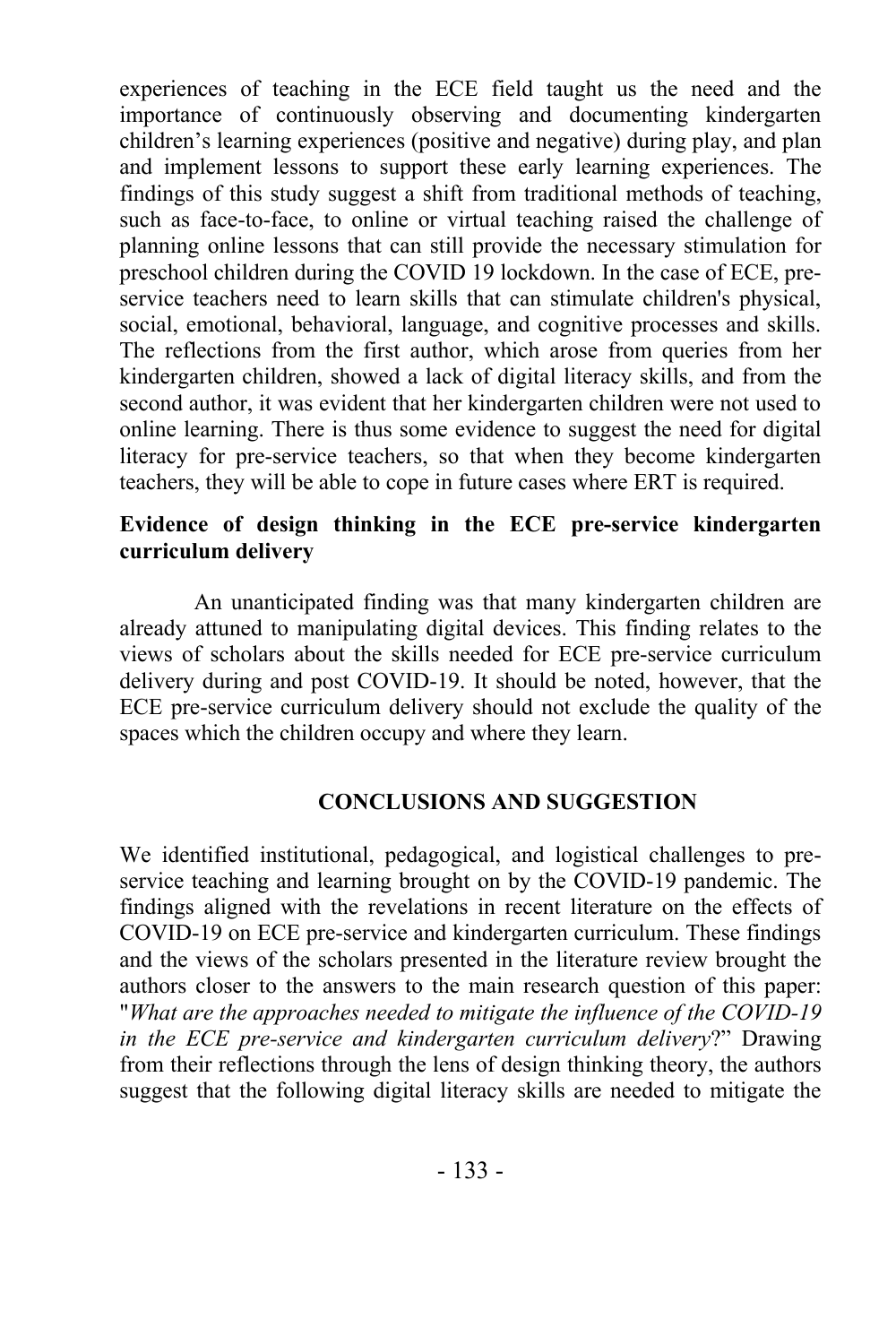influence of COVID-19 on ECE pre-service curriculum delivery. The skills are adapted from Kerkhoff, et al (2018):

- Locating and consuming digital content searching for information and evaluating its accuracy and relevancy for ECE pre-service and kindergarten curriculum
- Creating digital content using digital resources to cater to kindergarten children's physical, social, emotional, behavioral, language, and cognitive processes and skills
- Communicating digital content Using mobile devices such as cell phones and tablets for social networking; and
- Understanding how to deliver ECE pre-service and kindergarten curriculum in multiple formats.

#### **IMPLICATIONS**

The data presented in this article was collected from only two institutions, one ODL university in South Africa, and one kindergarten in Canada. Therefore, the findings cannot be generalized to other institutions of similar nature. However, we believe that the suggestions put forward based on the findings may be of benefit to others. While the authors were able to present their reflections through the lens of design thinking theory, some questions remain for future research. For example, the effect of digital content on kindergarten children's physical, social, emotional, behavioral, language, and cognitive processes and skills. Exploring the pre-service teachers' and kindergarten children's engagement in online learning was beyond the scope of this paper due to its reflective nature. Further research, therefore, should focus on collecting empirical data from the pre-service and kindergarten teachers regarding their use of online learning.

#### **REFERENCES**

- Ahmed, H., Allaf, M., & Elghazaly, H. (2020). COVID-19 and medical education. *The Lancet. Infectious Diseases*. *https://*doi:10.1016/S1473- 3099(20)30226-7
- Akbari, E., & McCuaig, K. (2014) *Early childhood education report 2014*. Institute for Studies in Education.
- Allen, J. M., & Wright, S. E. (2014). Integrating theory and practice in the preservice teacher education practicum. *Teachers and Teaching*, *20*(2), 136– 151.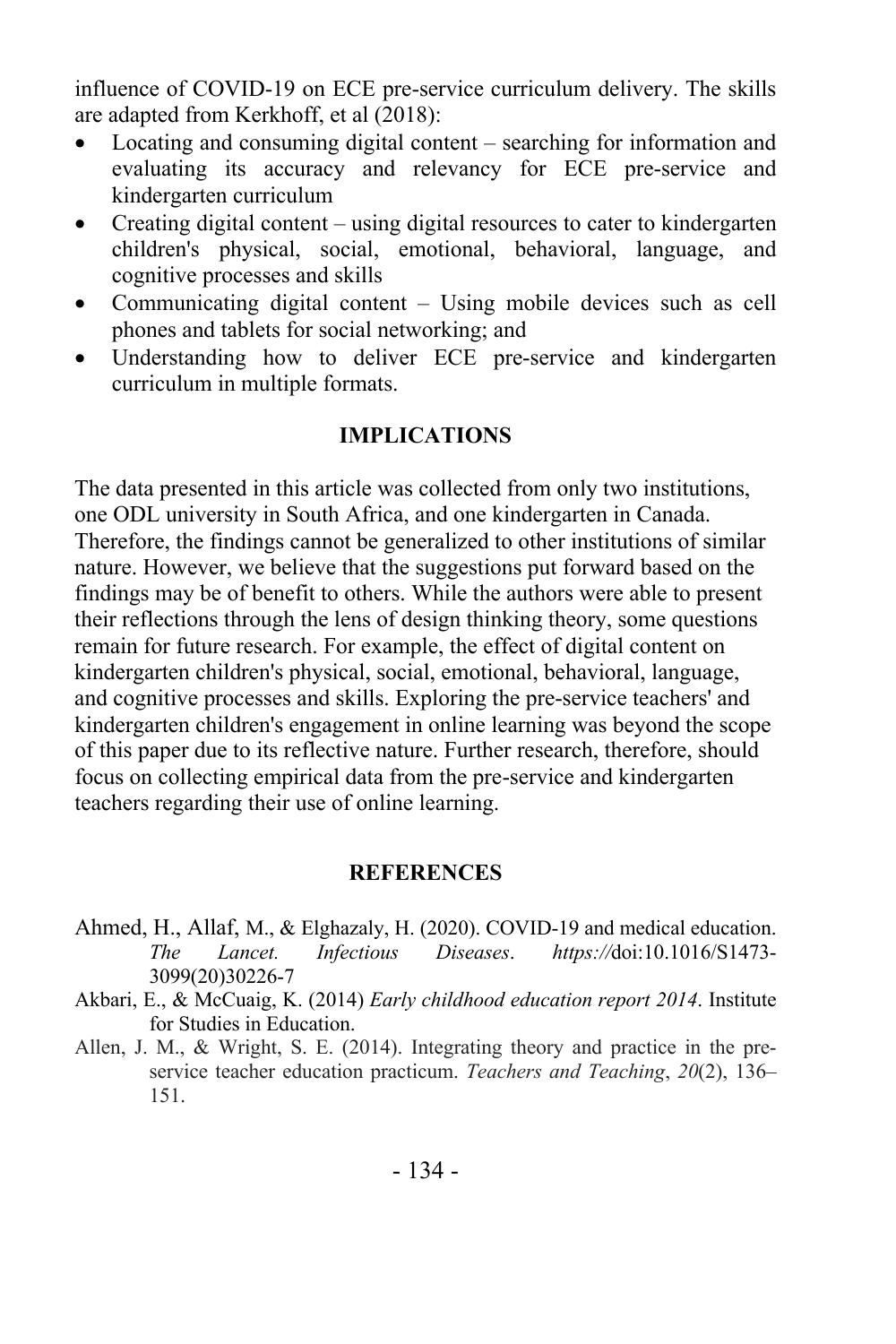- Annink, A. (2017). Using the research journal during qualitative data collection in a cross-cultural context. *Entrepreneurship Research Journal, 7*(1), 1–17. https://doi:10.1515/erj-2015-0063
- Atiles, J. T., Jones, J. L., & Kim, H. (2012). Field experience+ inclusive ECE classrooms= increased preservice teacher efficacy in working with students with developmental delays or disabilities. *Educational Research Quarterly*, *36*(2), 63–87.
- Bashan, B., & Holsblat, R. (2006). Reflective journals as a research tool: The case of student teachers' development of teamwork. *Cogent Education,* 4(1), 1- 15
- Barblett, L., Knaus, M., & Barratt-Pugh, C. (2016). The pushes and pulls of pedagogy in the early years: Competing knowledge and the erosion of play-based learning. *Australasian Journal of Early Childhood*, *41*(4), 36– 43.
- Barnett, S., Yarosz, D., Thomas, J. & Hornbeck, A. (2006). *Educational effectiveness of a Vygotskian approach to preschool education: A randomized trial*. National Institute for Early Education Research.
- Bashan, B., & Holsblat, R. (2017). Reflective journals as a research tool: The case of student teachers' development of teamwork. *Cogent Education, 4*(1). https://doi:10.1080/2331186X.2017.1374234
- Blewitt, C., O'Connor, A., Morris, H., Mousa, A., Bergmeier, H., Nolan, A., Skouteris, H. (2020). Do curriculum-based social and emotional learning programs in early childhood education and care strengthen teacher outcomes? A systematic literature review. *International Journal of Environmental Research and Public Health, 17*(3), 1049.https:// doi:10.3390/ijerph17031049
- Cohrssen, C., Church, A., Ishimine, K., & Tayler, C. (2013). Playing with maths: Facilitating the learning in play-based learning. *Australasian Journal of Early Childhood, 38*(1), 95–99. http://doi:10.1177/183693911303800115
- Connelly, M. F., Clandinin, J. D. (1990). Stories of experience and narrative inquiry. *Educational Researcher*, 19(5), 2–14.
- Crawford, J., Butler-Henderson, K., Rudolph, J., & Glowatz, M. (2020). COVID-19: 20 Countries' Higher Education Intra-Period Digital Pedagogy Responses. *Journal of Applied Teaching and Learning (JALT)*, *3*(1).
- Devercelli, A. (2020, April 16). Supporting the youngest learners and their families in the COVID-19 (coronavirus) response.
- Ducharme, E. R., Ducharme, M. K., & Dunkin, M. J. (2002). Teacher education. In J. W. Guthrie (Ed.), *Encyclopedia of education* (2nd ed.), Vol. 7. (pp. 2438–2448). Macmillan.
- Elo, S., Kääriäinen, M., Kanste, O. (2014). Qualitative Content Analysis: A Focus on Trustworthiness. *SAGE Open,* 4(1), 1-10.
- Ferrel, M. N., & Ryan, J. J. (2020). The impact of COVID-19 on medical education. *Cureus, 12*(3), e7492. https://doi:10.7759/cureus.7492
- Fullan, M. (2013). *Stratosphere: Integrating technology, pedagogy, and change knowledge*. Pearson.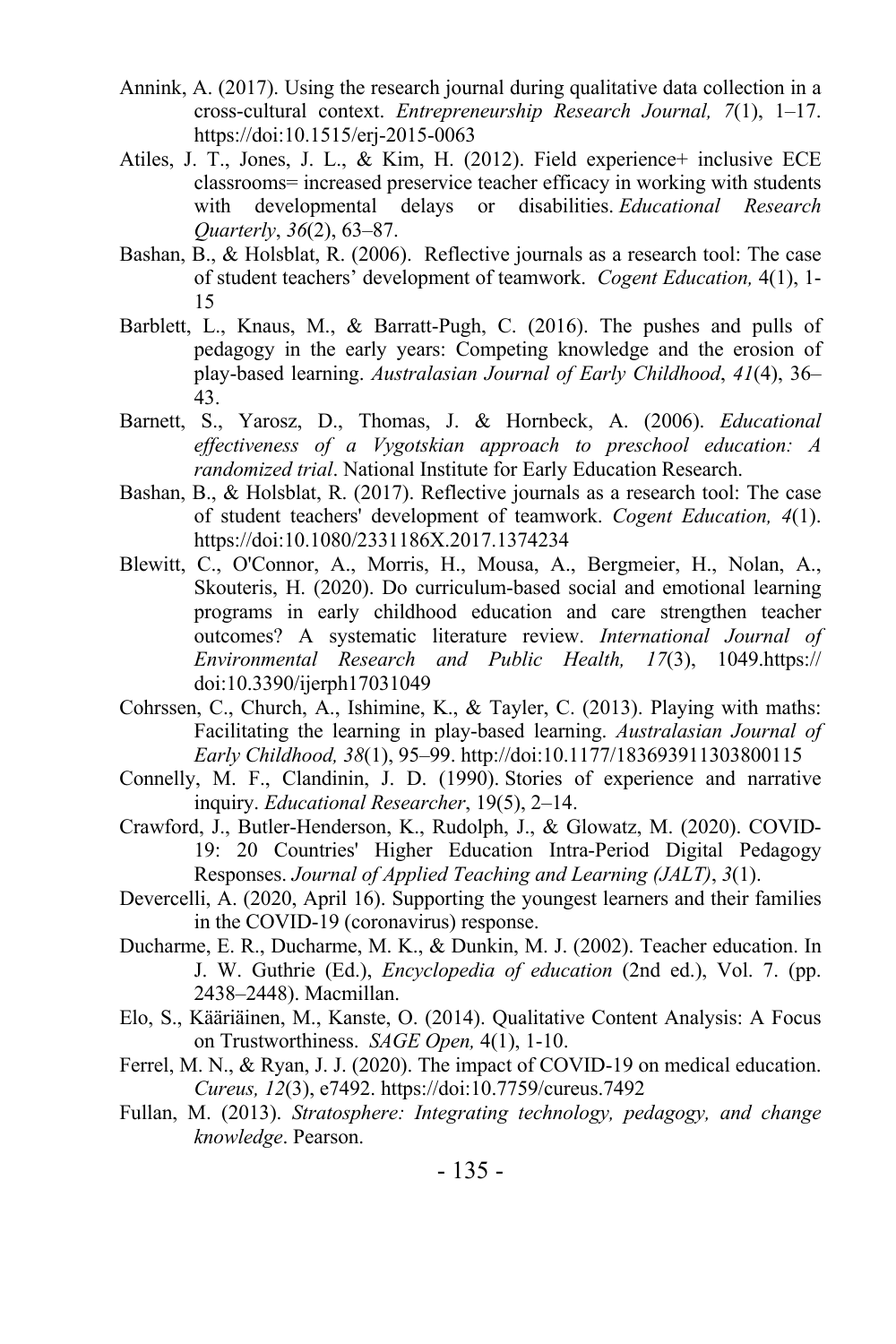- Garvis, S., Lemon, N., Pendergast, D., & Yim, B. (2013). A content analysis of early childhood teachers' theoretical and practical experiences with infants and toddlers in Australian teacher education programs. *Australian Journal of Teacher Education*, *38*(9), 3.
- Goh, P., & Sandars, J. (2020). A vision of the use of technology in medical education after the COVID-19 pandemic. *Mededpublish, 9*(1). https://doi:10.15694/mep.2020.000049.1
- Gong, X., & Wang, P. (2017). A comparative study of pre-service education for preschool teachers in china and the united states. *Current Issues in Comparative Education, 19*(2), 84–110.
- Hamre, B. K. (2014). Teachers' daily interactions with children: An essential ingredient in effective early childhood programs. *Child Development Perspectives, 8*(4), 223–230. https://doi:10.1111/cdep.12090
- Hatch, J. A., & Grieshaber, S. (2002). Child observation and accountability in early childhood education: Perspectives from Australia and the United States. *Early Childhood Education Journal*, *29*(4), 227. https://doi.org/10.1023/A:1015177406713
- Hewes, J. (2006). *Let the children play: Nature's answer to early learning*. Early Childhood Learning Knowledge Centre.
- Hodges, C., Moore, S., Lockee, B., Trust, T., & Bond, A. (2020). The difference between emergency remote teaching and online learning. *Educause Review*, *27*.
- Institute of Medicine and the National Research Council. (2015). *Transforming the workforce for children birth through age 8: A unifying foundation*. The National Academies Press.
- Jale, A., & Ozcan, S. (2009). Early childhood education pre-service teachers' images of teacher and beliefs about teaching. *Journal of Inonu University Faculty of Education, 10*(3), 105–122. Retrieved from https://doaj.org/article/d3fd64363beb4f63a62dc0b2f697a902
- Kankam, G., & Abroampa, W. K. (2015). Early childhood education pre-service teachers' pedagogical content knowledge in teaching psychosocial skills across the kindergarten curriculum in Ghana. *Asia-Pacific Journal of Research in Early Childhood Education, 10*(1), 67–86. doi:10.17206/apjrece.2016.10.1.67
- Kerkhoff, S., Paul, C., & Spires, H. (2018). Digital literacy for the 21st century. In M. Khosrow-Pour (Ed.), *Encyclopedia of information science and technology: Cu-ed* (pp. 2235–2242). IGI Global.
- Kimbell, L. (2011). Rethinking design thinking: Part I. *Design and Culture, 3*(3), 285-306. https://doi:10.2752/175470811X13071166525216
- Kolucki, B., & Lemish, D. (2011). *Communicating with children: Principles and practices to nurture, inspire, excite, educate and heal*. United Nations Children's Fund. https://www.unicef.org/cwc/files/CwC\_Final\_Nov-2011(1).pdf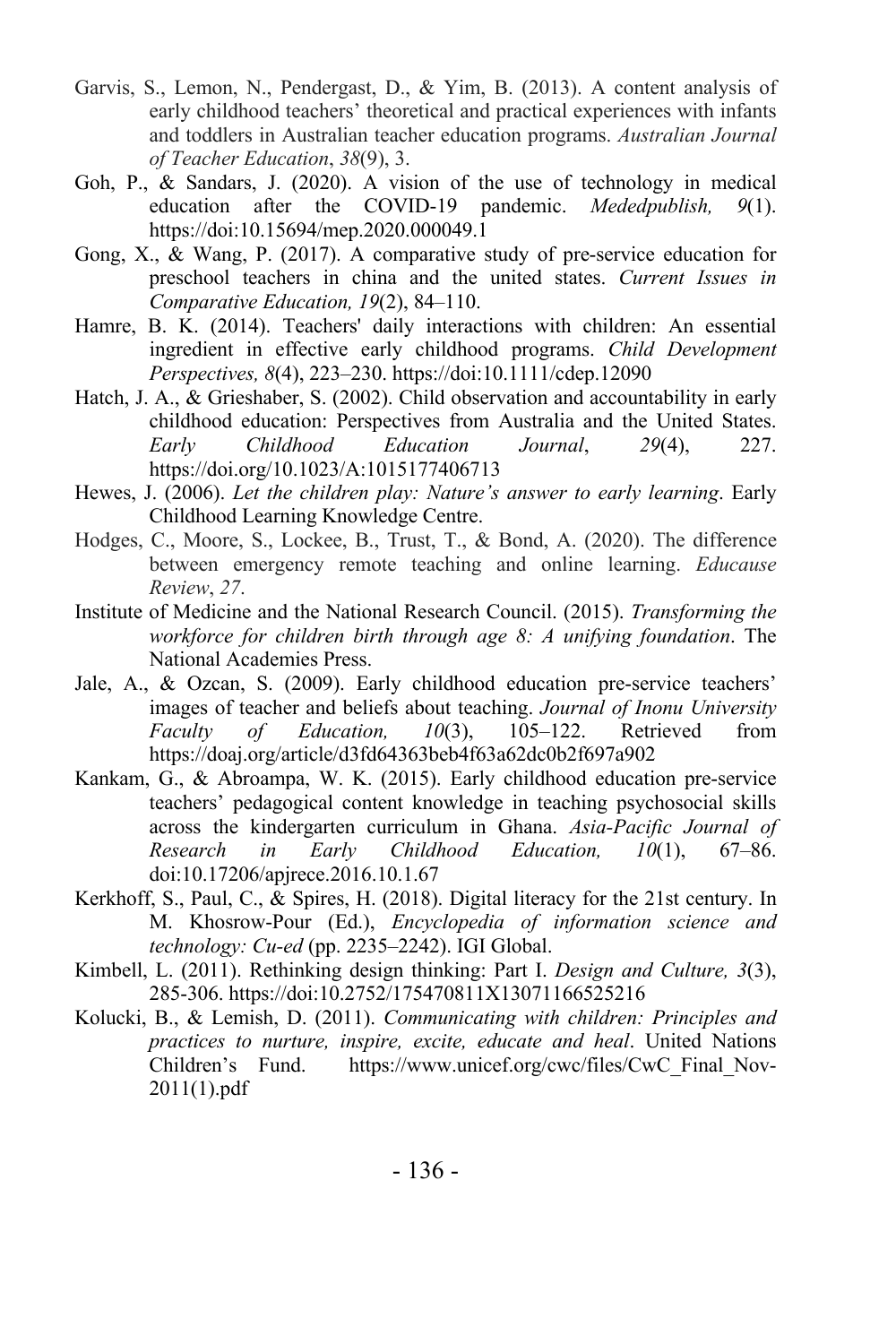- Lee, Y. A., & Hemer-Patnode, L. (2010). Developing teacher candidates' knowledge, skills, and dispositions to teach diverse students. *Journal of Instructional Psychology*, *37*(3), 222–235.
- McKie, B., Manswell Butty, J.-A., & Green, R. (2012). Reading, reasoning, and literacy: strategies for early childhood education from the analysis of classroom observations. *Early Childhood Education Journal*, *40*(1), 55–61. https://doi.org/10.1007/s10643-011-0489-2
- McLachlan, C., Fleer, M., & Edwards, S. (2018). *Early childhood curriculum: Planning, assessment and implementation*. Cambridge University Press.
- Meloy, B., Schachner, A., & Learning Policy Institute. (2019). *Early childhood essentials: A framework for aligning child skills and educator competencies*. Learning Policy Institute.
- Melrose, S. (2010). *Encyclopedia of case study research: Naturalistic generalization*. SAGE.
- Moen, T. (2006). Reflections on the Narrative Research Approach*. International Journal of Qualitative Methods,* 5(4), 56-69.
- Moorhouse, B. L. (2020). Adaptations to a face-to-face initial teacher education course 'forced' online due to the COVID-19 pandemic. *Journal of Education for Teaching*, 1–3. https://doi:10.1080/02607476.2020.1755205
- National Association for the Education of Young Children. (2010). *NAEYC standards for initial and advanced early childhood professional preparation programs*. NAEYC.
- Nuttall, J., & Ortlipp, M. (2012). Practicum assessment of culturally and linguistically diverse early childhood pre-service teachers. *European Early Childhood Education Research Journal, 20*(1), 47–60. https://doi:10.1080/1350293X.2012.650011
- Ragpot, L. (2017). Knowledge of child development in the interface of theory and practice in foundation phase teacher education. *South African Journal of Childhood Education, 7*(1), 6–e6. https://doi:10.4102/sajce.v7i1.501
- Razzouk, R., & Shute, V. (2012). What is design thinking and why is it important? *Review of Educational Research, 82*(3), 330–348. https://doi:10.3102/0034654312457429
- Ridgway, A., & Quinones, G. (2012). How do early childhood students conceptualize play-based curriculum? *Australian Journal of Teacher Education*, *37*(12), n12.
- Rose, S. (2020). Medical student education in the time of COVID-19. *Jama,*  https://doi:10.1001/jama.2020.5227
- Rowe, P. G. (1987). *Design thinking*. MIT Press.
- Stake, R. (1995). *The art of case study research*. SAGE.
- Theoret, C., & Ming, X. (2020). Our education, our concerns: Medical student education impact due to COVID-19. *Medical Education,*  doi:10.1111/medu.14181
- Toquero, C. M. (2020). Challenges and opportunities for higher education amid the COVID-19 Pandemic: The Philippine context. *Pedagogical Research*, *5*(4).